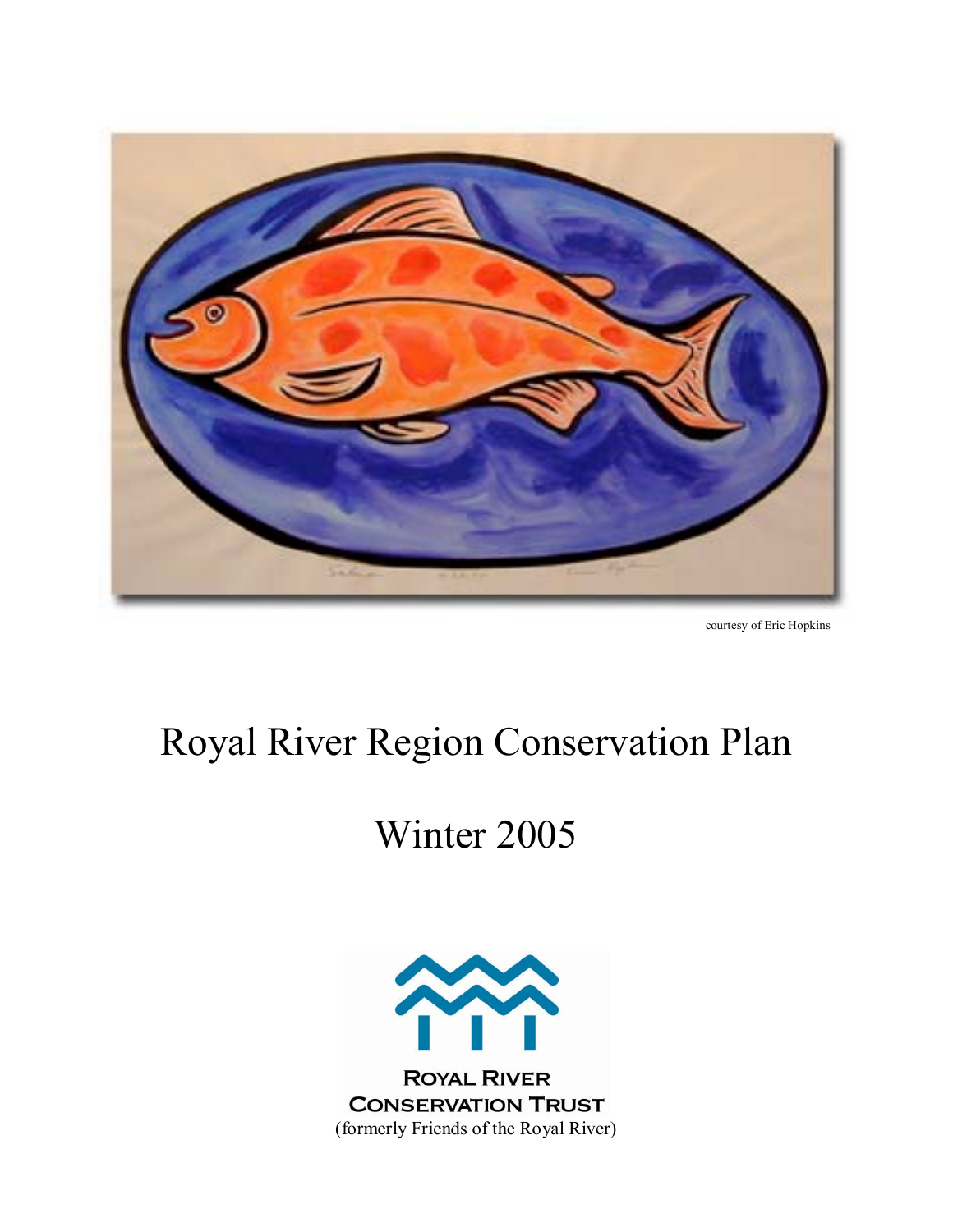# **Table of Contents**

| $1_{\cdot}$                                                                          |  |
|--------------------------------------------------------------------------------------|--|
|                                                                                      |  |
|                                                                                      |  |
|                                                                                      |  |
|                                                                                      |  |
|                                                                                      |  |
|                                                                                      |  |
|                                                                                      |  |
|                                                                                      |  |
|                                                                                      |  |
|                                                                                      |  |
|                                                                                      |  |
|                                                                                      |  |
|                                                                                      |  |
|                                                                                      |  |
|                                                                                      |  |
|                                                                                      |  |
|                                                                                      |  |
|                                                                                      |  |
|                                                                                      |  |
|                                                                                      |  |
|                                                                                      |  |
| 5.1 Land Protection (including wetlands, stream corridors, and wildlife habitats) 20 |  |
|                                                                                      |  |
|                                                                                      |  |
|                                                                                      |  |
|                                                                                      |  |
|                                                                                      |  |
|                                                                                      |  |
|                                                                                      |  |
|                                                                                      |  |
|                                                                                      |  |
|                                                                                      |  |
|                                                                                      |  |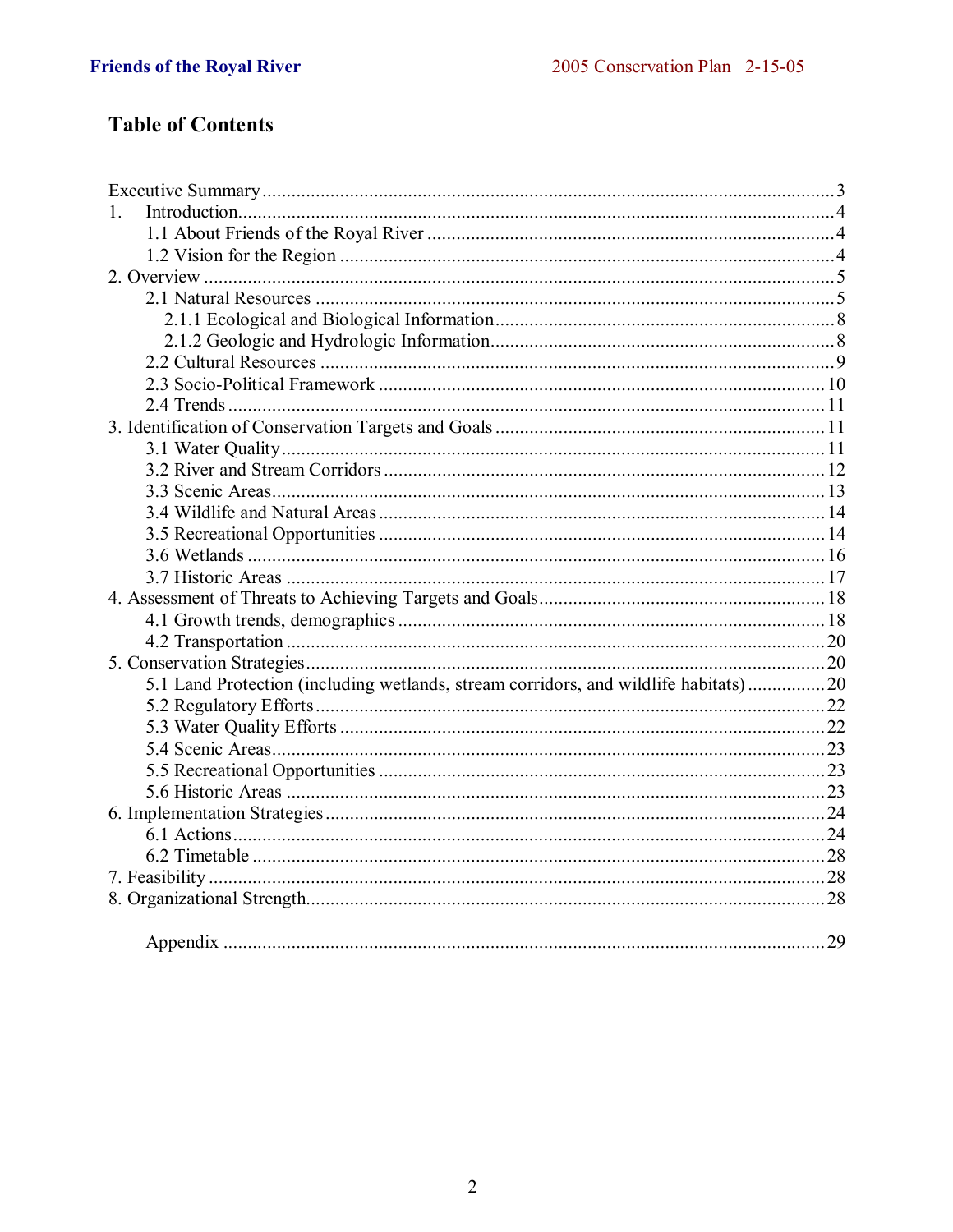# **Executive Summary**

This plan, funded through grants from the Maine Community Foundation and the Davis Conservation Foundation, identifies the goals and implementation actions for the Friends of the Royal River (FORR) to guide the organization's activities over the next few years. It discusses the characteristics of the area covered by the organization, outlines major trends, and identifies important habitat areas most at risk.

Eleven focus areas to protect land and habitat were identified:

# **River and Stream Oriented**

- a) Royal River Corridor Royal River main stem and estuary
- b) Chandler Brook Corridor Runaround Pond to Royal River
- c) East Branch Corridor from its confluence with Chandler Bk.to Freeport/Pownal border
- d) Thoits Brook Corridor from its confluence with the East Branch
- e) Corridors surrounding Eddy, Libby and Collyer Brooks in Gray
- f) Corridor surrounding Pratts Brook to the Cousins River

# **Large Landscape Oriented**

- g) Southeast portion of New Gloucester
- h) Lands around Sabbathday Lake Shaker Village and Shaker Bog
- i) Westcustago to Meeting House Park in North Yarmouth
- j) Runaround Pond to southeast New Gloucester to Pineland
- k) Coastal shorefront areas of Yarmouth

These areas will be the focus of FORR's actions over the next few years.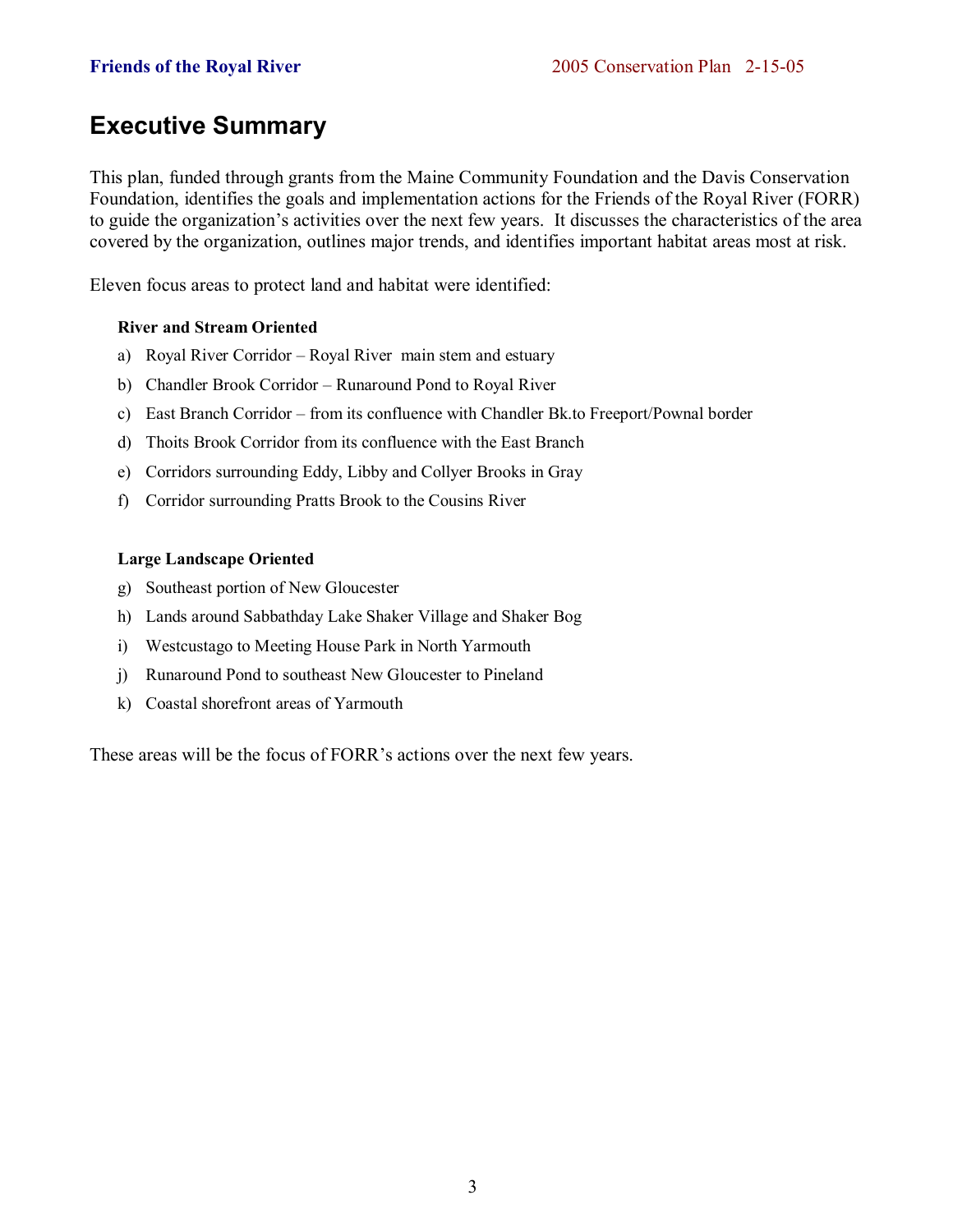# **1. Introduction**

# *1.1 About Friends of the Royal River*

 The Friends of the Royal River is a nonprofit conservation organization formed in 1992 to monitor and protect the water quality and wildlife habitat of the Royal River watershed, and to preserve its scenic, historical and ecological integrity. From 1993 through 1999 FORR volunteers conducted a water-quality monitoring program in the watershed. The organization published the results of this work in 2000.

 In 2001, FORR and land trusts in New Gloucester, North Yarmouth, Pownal and Yarmouth recognized the need to work collectively in order to accomplish their goals. In  $2001-2002$ , leaders from each of the four trusts and FORR met to determine the best way of achieving this collaboration. They concluded that, given FORR's accomplishments over the previous decade, it made the most sense to transform the organization into a regional land trust that could facilitate conservation efforts throughout the watershed. FORR could also continue to work



with the local trusts and communities, possibly merging with all or some of the land trusts in the future. FORR will work with land owners in any of the 12 communities of the Royal River watershed to conserve important landscapes including places that are outside the watershed area.

 FORR is led by a 10-member board of trustees made up of residents of the Royal River watershed towns. Each trustee serves on at least one standing committee. The four standing committees are: executive, lands, development, and nominating. Each committee is responsible for the completion of distinct projects. Since the 2002 summer, FORR has worked with municipalities and partner organizations to permanently conserve estuarine and riparian habitat in four Royal River towns. This regional plan aims to build on the organization's past water quality work and its more recent land conservation successes. The FORR Board of Trustees will use this plan to guide its volunteer and staff activities over the next five years placing emphasis on conserving land for its natural, recreational, and cultural values.

# *1.2 Vision for the Region*

 In a relatively short period of time, the Royal River region has experienced profound changes to its natural landscapes. Suburban dwelling lots are replacing farm and forestland while shrinking available wildlife habitat for birds, reptiles and mammals. Unless we take action now, these losses will continue until there is no open space left. We see a different future. Ten years from now, FORR envisions a region of healthy, interconnected ecosystems, creating a pattern of conservation lands that spread along the regions' waterways and into its upland forests and meadows. People and wildlife could freely travel from the upper reaches of the watershed (and perhaps beyond) to Casco Bay on a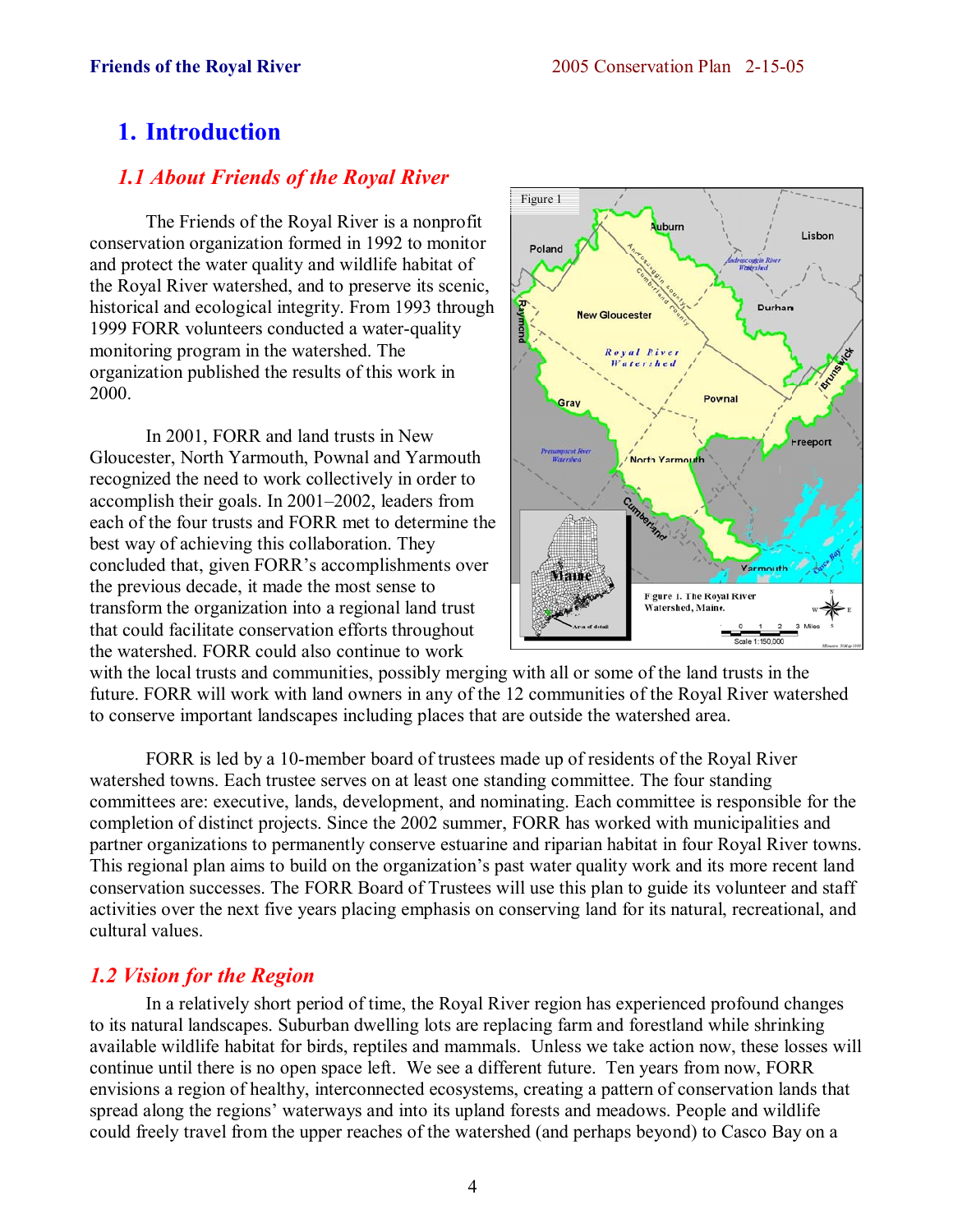network of greenways that would be laced with trails and paths, used year round The open landscapes of rolling farm fields, wooded hillsides, and river views that residents cherish would be protected for generations to come. Special swimming holes, fishing spots, and hunting grounds would continue to be enjoyed. Our rarest species would be secure. Paddlers in the spring and skaters in the winter would still be able to travel the river system without seeing housing developments and no trespassing signs and with even more access points to put in to the water than exist now. The rivers and streams would be cleaner than they have been for over a hundred years, and wildlife would flourish. Through a system of conservation corridors and protected tracts of unbroken habitat FORR and its partners will help to maintain the natural systems so vital to the well-being of all who live here. And the people using these lands and waters would be their stewards, watching out for them, monitoring their use, learning from them.

# **2. Overview**

# *2.1 Natural Resources*

 The area which includes the Royal River watershed lies at the southern edge of the Laurentian Mixed Forest Province, the dominant ecosystem in Maine. This ecoregion type is characterized by moderate annual precipitation, winters that are moderately severe, forests that include boreal and broadleaf deciduous tree species, and highly variable soil types, remnants of the last glacial period some 15,000 years ago. Granite bedrock outcroppings and mineral deposits have also helped shape the drainage system and provide the gentle topography of the region.

 The four basic natural resources in the Royal River region are **water** (ground and surface), **vegetation** (trees, shrubs, and grasslands), **soils** (agricultural, wetland), and **minerals** (sand/gravel, bedrock and clay deposits).

# **Water**

 The single most important natural resource in the region is the Royal River and its tributaries. As part of a system, it is the engine that drives the inputs and outputs that are so critical to keeping the watershed in balance. While many people associate the Royal River with its main stem, its tributaries provide most of the water that eventually flows to the sea at Yarmouth. In addition, lakes, ponds, wetlands, and aquifers are all part of the Royal River watershed, each consistently contributing to the river's flow and biological health. Compared to wetter parts of Maine, the Royal River's water budget is less reliant on large wetlands and surface waters. Crystal Lake in Gray, Sabbathday Lake in New Gloucester, and Runaround Pond in Durham are the only large surface water bodies in the region, and there are only five large wetland complexes dotting the landscape. Underlying parts of the Royal River watershed are several large sand and gravel aquifers. These aquifers supply municipal water and base flow to the Royal River. Consistent flow in the Royal River is critical to the aquatic and terrestrial species that have evolved to depend upon wet conditions and available water throughout the year. Without minimum stream flow, macroinvertebrate, fish and reptile populations would decline and birds and mammals would be forced to seek alternative habitat.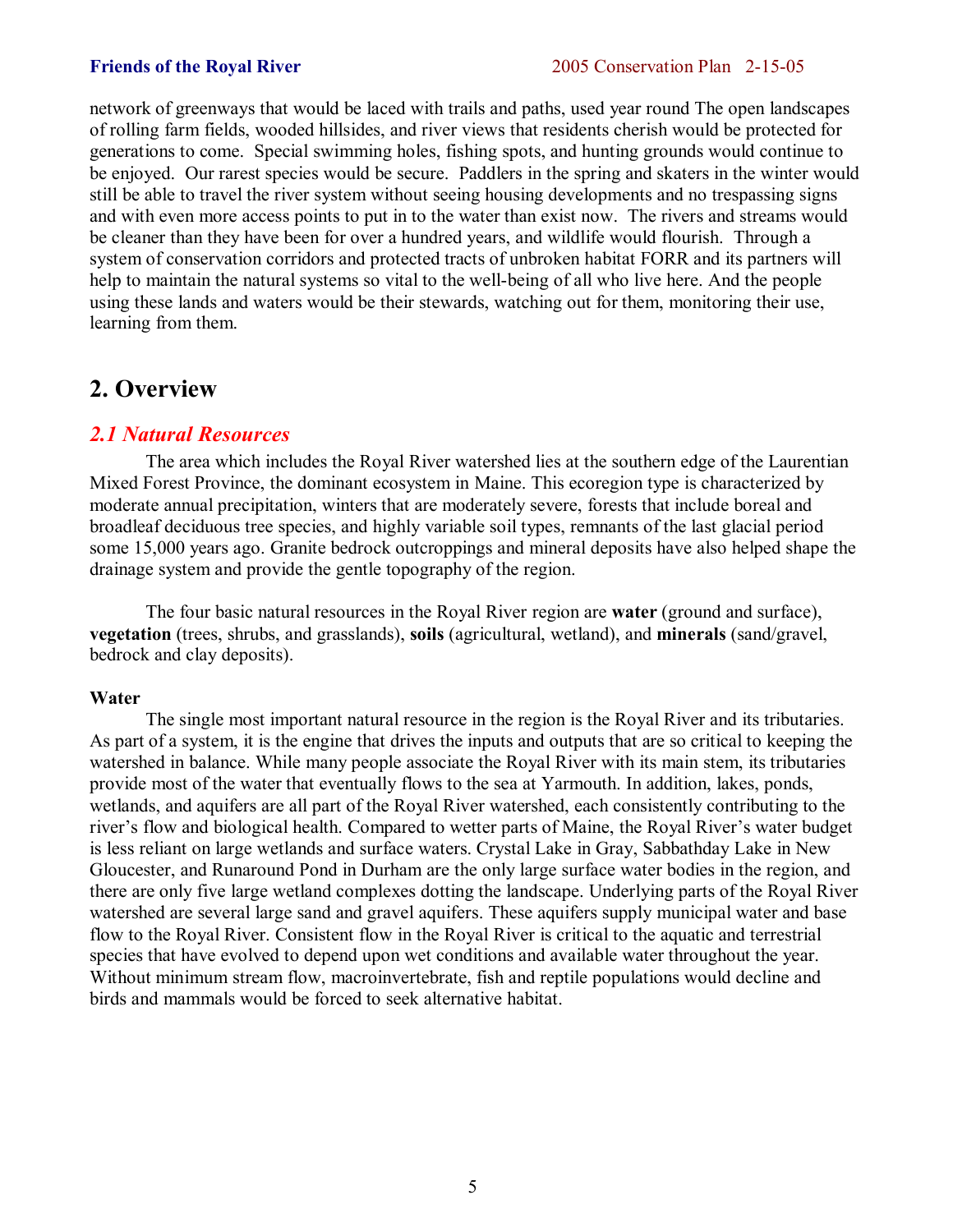# **Vegetation**

The region's land cover is predominately forested. In fact, less than 26% of the land area is open grassland, wetlands, and surface waters. By contrast, 80 years ago, the Royal River watershed was mostly open land in pasture or cultivation. With the decline in agriculture, many of the fields have reverted to forests. Numerous stone walls bisecting dense woods are evidence of significant changes in land



uses over the last 200 years. This decline in agriculture, albeit at a slower rate, continues today. The region is predominately forested by a mixed coniferous – hardwood forest. Settlers logged the region extensively for timber and fuel as well as to clear for agriculture. Thus most forest stands are less than 100 years old. The predominant tree types in the region are hardwoods (red maple, oak, beech and paper birch) and softwoods (eastern white pine, balsam fir and hemlock).



 Harvesting activity over one acre is monitored by the Maine Forest Service. By compiling data from Auburn, Durham, Freeport, Gray, New Gloucester, North Yarmouth, and Pownal, we see a steady increase in the number of acres being harvested over an eleven year period (see Figure 3). At the same time the conversion of timberland to other land uses has remained relatively constant. During the same period, the number of harvests has grown moderately which suggests that the size of harvest operations have increased significantly.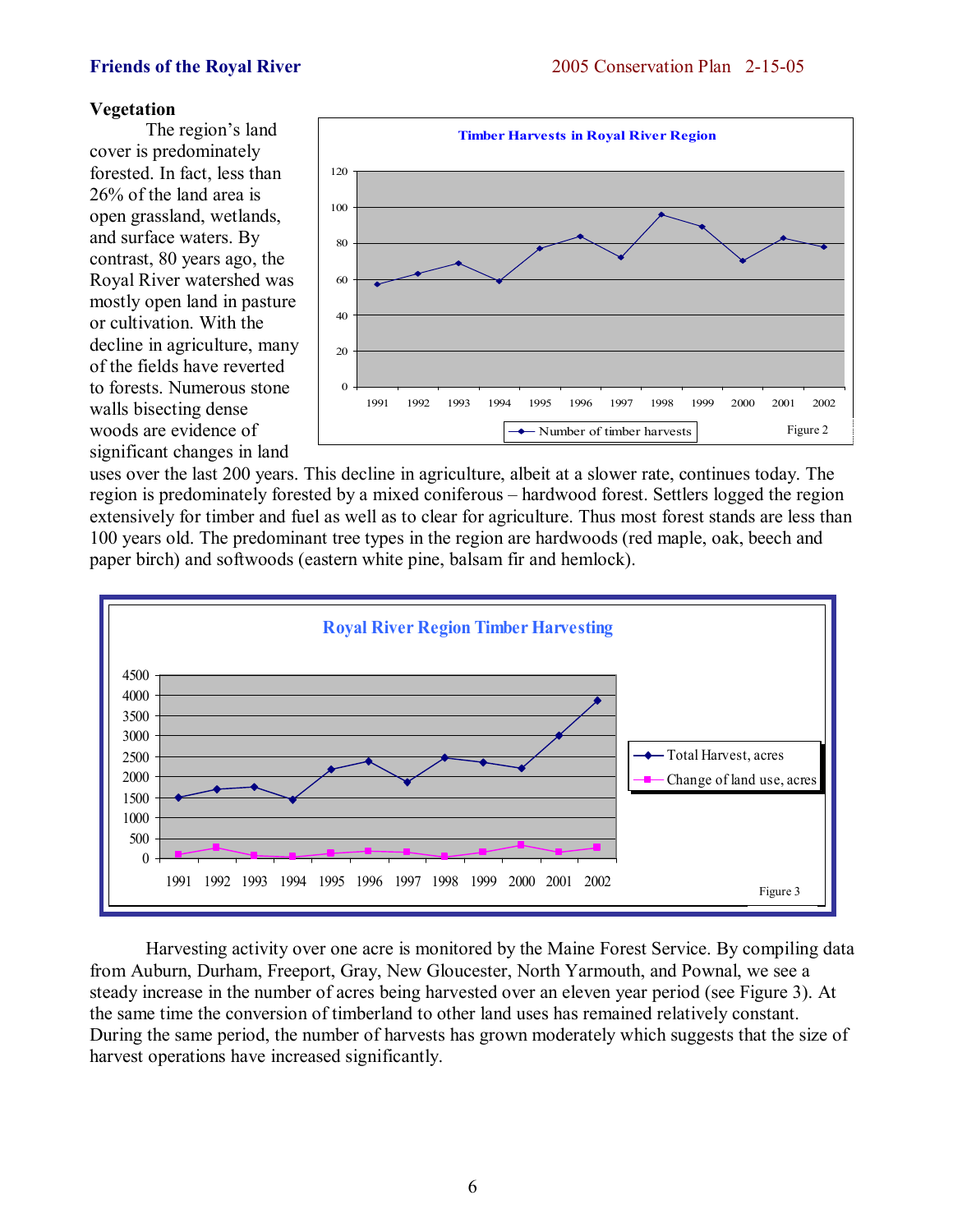

# **Soils**

The region's soils are a byproduct of glacial topography. marine deposits, floodplain sediments, and decaying vegetation. According to the Natural Resource Conservation Service (NRCS) of the US Department of Agriculture, there are 172 separate soil types in Cumberland County. The significance of the many different soil types is that some activities are best suited for certain soils. For example, certain soil types accommodate subsurface waste water disposal better than others while other soils are best suited for agricultural purposes or for growing trees. The categories of greatest interest to the Friends of the Royal River are prime farmland soils, woodland soils, floodplain soils, highly erodible soils, and hydric soils. Figure 4 lists types of soils which are highly productive even without improving conditions by drainage, irrigation or flood control. The distribution of these soils is limited in the Royal River

region, however, there are some significant pockets of prime farmland soils around and west of the Royal River in the Intervale area of New Gloucester. Additionally, this area contains a large amount of Buxton Silt Loam, a soil type that if drained can be extremely productive. NRCS lists 14 other soil types as prime farmland soils. These require improved sites conditions (drainage, irrigation, or flood control). NRCS is currently preparing digital maps of soils in Cumberland County. Once these are available, it will be efficient to determine the exact location and extent of prime farmland soils in the Royal River region. Until that time, FORR will continue to consult soil surveys on a case by case basis.

# **Geology**

 The Royal River watershed is underlain by several large sand and gravel aquifers. These geologic features are remnants of the last glacial period and are deposits of the outwash or receding glaciers. They store vast quantities of groundwater which serve domestic and commercial water needs of the region and provide base flow to the rivers and streams. Within these moderate yield (27 gpm) aquifers are four high yield (100 gpm) areas at the following locations:

- on the east shore of Sabbathday Lake in New Gloucester
- in North Yarmouth Center near the intersection of Routes 231 and 115
- east of Walnut Hill in North Yarmouth through to the confluence of Chandler Brook to Crocket Corner
- stretching east from the East Branch in Pownal to Webster Cemetery (between Webster and Granite Streets)

 Within New Gloucester, Gray, Pownal, and North Yarmouth there are several large sand and gravel aquifers that are know to yield moderate to good amounts (27 gpm) of water. Some of these aquifers are extensive, the most notable being one that underlies the Maine Turnpike in New Gloucester and runs all the way to Gray Center. While all these sand and gravel deposits are best know for their ability to store large quantities of water, they are also a significant source of raw material for road construction and maintenance. Small gravel pits, no greater that 10 acres in size, are common in Gray, Pownal, North Yarmouth, Pownal, Freeport, and New Gloucester.

 The region is also noted for several large granite bedrock outcroppings (i.e. Bradbury Mountain). Several small abandoned granite quarries dot the landscape in Pownal.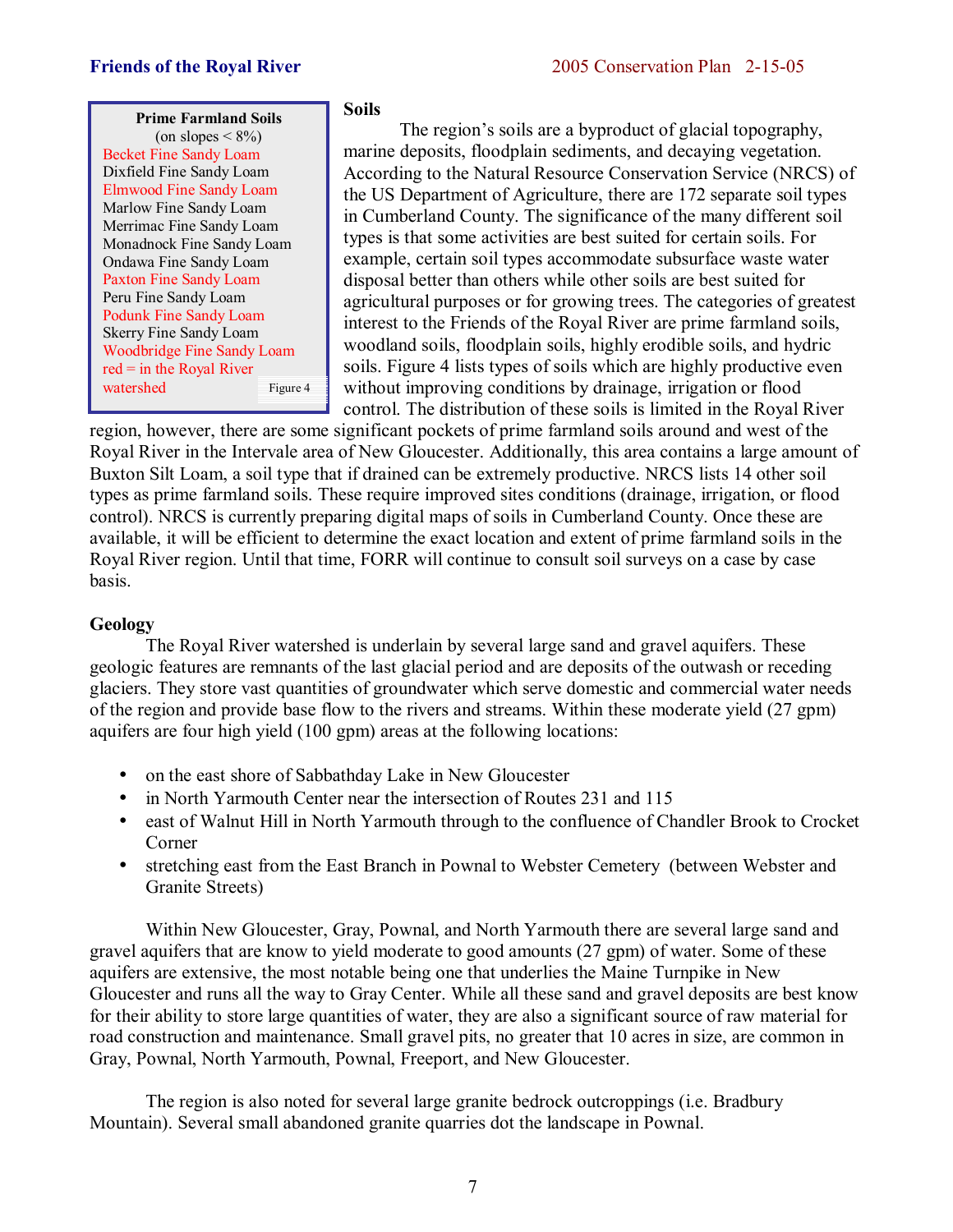# *2.1.1 Ecological and Biological Information*

 The Royal River region is located in the temperate eastern forest. The forests are dominated by white pine, succeeding into red oak on sites with better soils. Red maple is abundant on the wetter sites. One remnant stand of black gum, reportedly over 450 years old, is located in New Gloucester.

 Agriculture dominated the Royal River region for much of the past two centuries. Although farming is still present, homes and communities dominate the area now. As the landscape changes and blocks of habitat become fragmented, the diversity and density of wildlife species shrinks encouraging opportunistic species such as starlings, raccoons, and red squirrels to flourish.

The Royal River region's biota has not been extensively inventoried. Much of the biological information comes from data generated by state and federal agencies. With a few exceptions, these data generalize the existence of species by identifying habitat types. For example, the Royal River corridor includes a variety of plant and animal species common to wetlands, but we cannot confirm individual species at this time. In general we know that common plant and animal species dominate. Large mammals such as deer, moose, coyote, fox, raccoon, skunk, and porcupine thrive on trees, shrubs, and non-woody plants common to the northeastern temperate region.

 As an ecological system, the Royal River system is dynamic. It is host to many common and some less common insect, bird, reptile amphibian, and mammal species. A list of threatened and endangered species found in the watershed is included in the appendix. Much of the area has not been surveyed for rare and endangered species although there have been unconfirmed sitings of Blanding's and spotted turtles on the lower Royal River.

 The river and riparian lands, and associated wetlands attract and retain a wide variety of animal and insect species, providing shelter and food. This diversity helps maintain an ecological balance in the region that keeps any one species or disease from gaining dominance.

# *2.1.2 Geologic and Hydrologic Information*

 The Royal River Watershed was glaciated 10,000 years ago. The landscape contains marine clays, sandy outwash deposits and other features left behind when the ice sheet melted. Large sand deposits are found near Poland Spring, North Yarmouth, and Gray and marine clays are found in Yarmouth.

# **Subwatersheds**

*Moose Brook* - Auburn *Meadow Brook* - Auburn & New Gloucester *Libby Brook* - Gray *Collyer Brook* - Gray *Chandler Brook* - Durham, Pownal, North Yarmouth *East Branch* - Pownal, Freeport *Collins Brook* – Freeport *Thoits Brook* - Pownal Figure 5

Considered a small river by Maine standards, the Royal River's annual mean stream flow over the past 53 years has ranged from a high of 454 cubic feet per second (1983) to a low of 160 cubic feet per second (1985). More typically, the Royal River's mean daily discharge is around 273 cubic feet per second. Most of the streamflow in the Royal River comes from groundwater seeping into feeder streams and brooks. Wetlands throughout the watershed attenuate stream flow from season to season.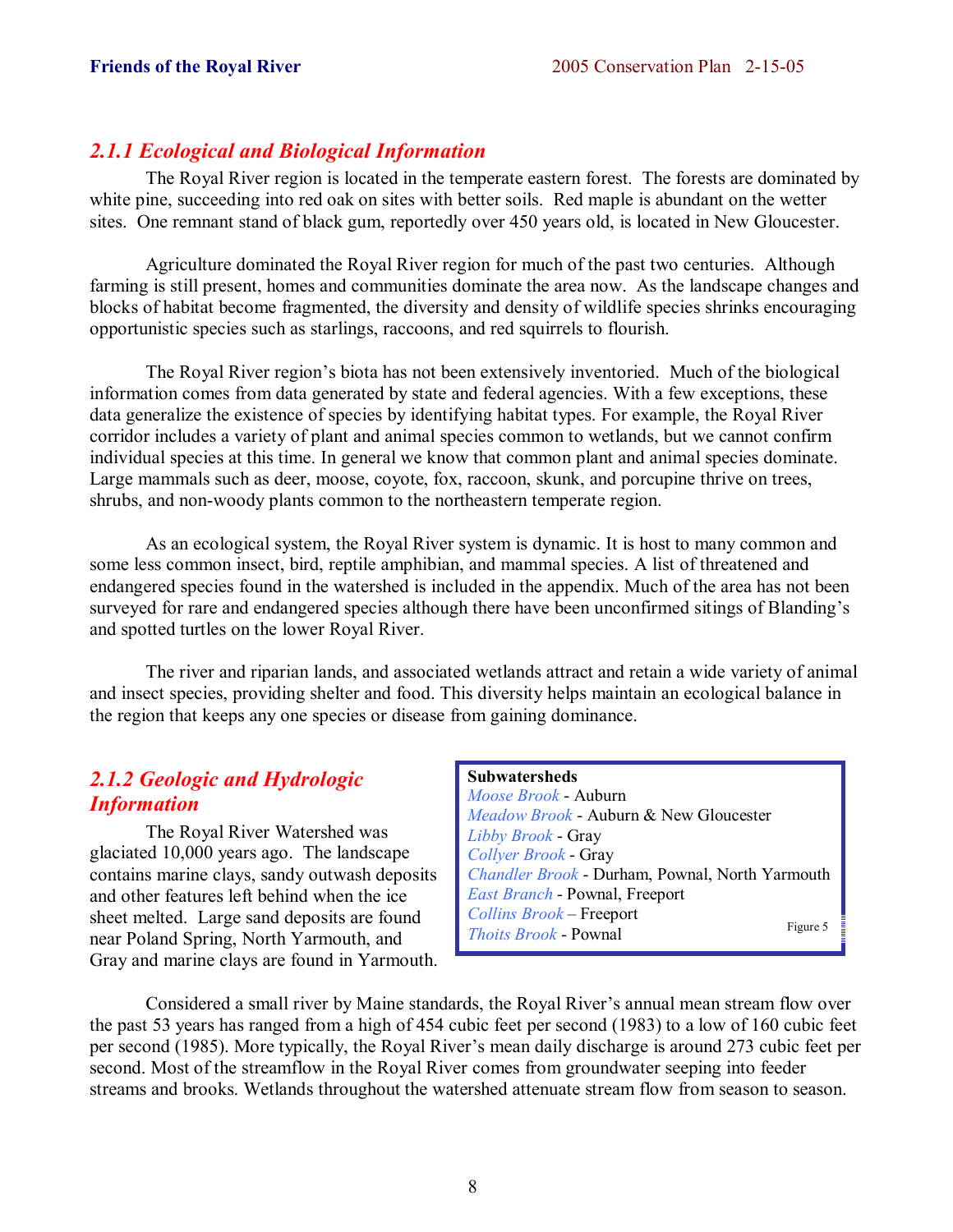The US Geological Survey (USGS) has maintained a flow gauge in the lower part of the Royal River continuously for 53 years. However, due to the lack of local funding to operate the gauge, the USGS discontinued recording flows in the fall of 2004. The historical record shows the Royal River's flow to be greatly influenced by seasonal storms suggesting that stormwater runoff plays a significant role in the River's water budget. With a high percentage of stormwater reaching streams shortly after a storm, water quality may be compromised without adequate buffers or ways of retaining and filtering water.



During the period of record, flows have been as high as 7160 cubic feet per second to as low as 16 cubic feet per second. Fortunately, this drama does not occur often, but more normal conditions show consistent seasonal fluctuations with pronounced spikes in flow due to drought or storms. Relative to other river systems in Maine, the Royal River watershed does not have

a large capacity to hold and slowly release large amounts of water.

 The Royal River Watershed contains several subwatersheds (see figure 7). These streams drain over 60% of the Royal River's watershed area.

Aside from the large aquifers, the region's geology is known for the vast marine clay deposits known as the "Presumpscot Formation." According to the Maine Geological Survey, these clays and silts settled in the coastal region, which includes most all of the Royal River basin, after the last glacier receded forming a thin (10<sup>'</sup>-200<sup>'</sup>) layer over bedrock. The steep ravines of coastal Yarmouth are not from erosion of these clays. Marine clays were used to make bricks for local buildings since the early 1800's. Today, a company in Auburn continues to mine Maine's "blue clay" deposits from the Moose Brook area to manufacture bricks.

# **2.1.3 Information Gaps**

Inventories of important species (i.e. turtles)

# *2.2 Cultural Resources*

 Europeans settled the Royal River region in the late 1600s. The region has a long history of agriculture and manufacturing. Farms dominated the landscape until the last few decades, and evidence of an agricultural society is found in both the character of the landscape and the numerous granges and fraternal societies in the region.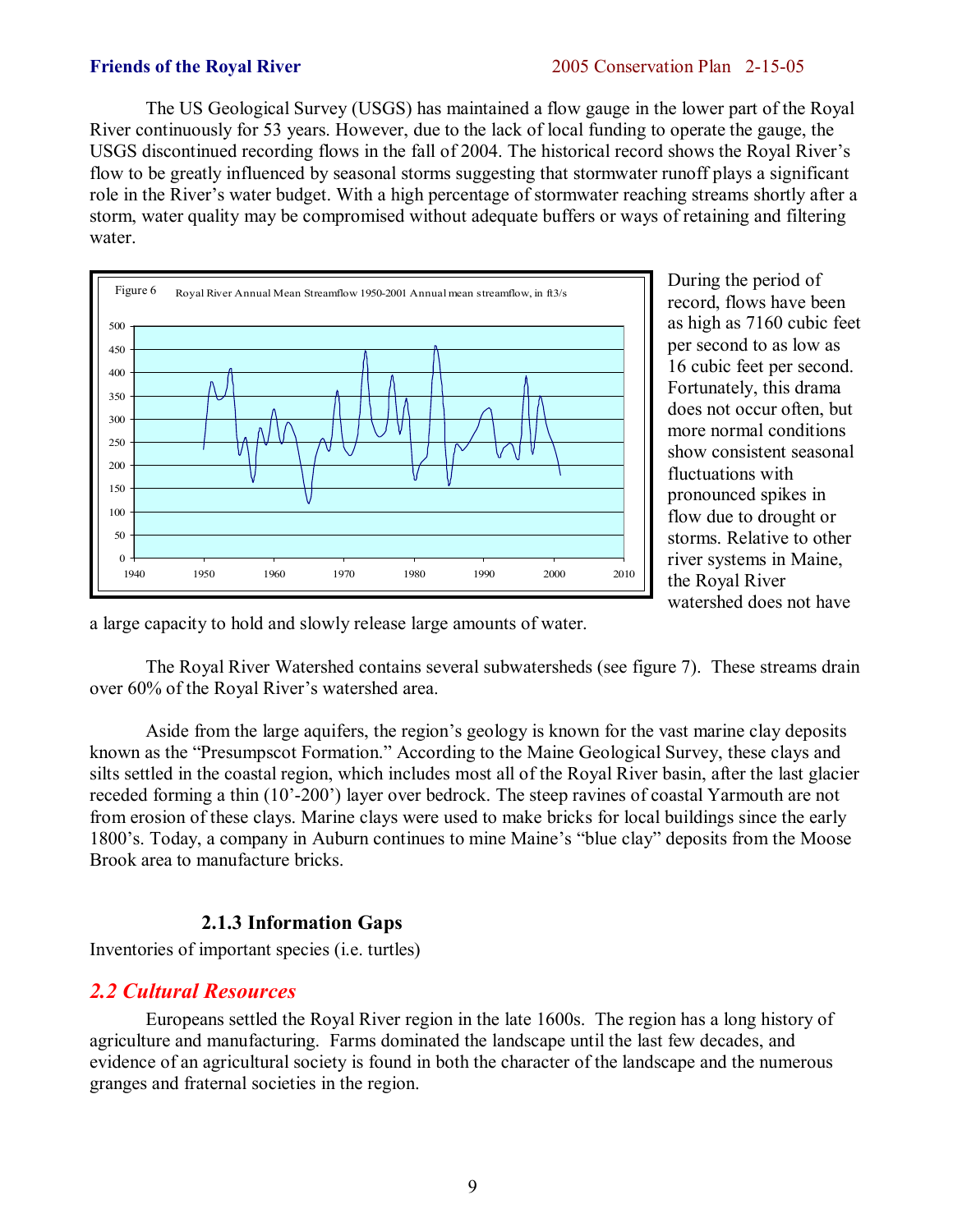Historically, the Royal River influenced and transformed the many communities through which it flowed. In the early 1800s, 14 mills harnessed the power of the four falls in Yarmouth. This area later became the site of a vast pulp and paper mill. The falls area is now a park where stone foundations of previous industrial activity are still visible. The Sparhawk Mill still stands at the intersection of Bridge Street and the Royal River in Yarmouth, producing electric power and providing space for several businesses. Currently, there are two dams in Yarmouth.



 Another major facility in the watershed is Pineland, a large village created in the early 1900s, near the town of Gray for the treatment and housing of mentally disabled Mainers. This facility was recently closed and renovated by the Libra foundations and now supports a variety of light industry, recreational activities and office space.

 Historic resources are important to the Royal River watershed communities, as evidenced by their active historical societies (see appendix I). The Groves Farm and the Bayview Estuary Preserve, recently conserved by the Town of Yarmouth, local citizens, and the Friends of the Royal River, are examples of how this heritage is important to local residents.

# *2.3 Socio-Political Framework*

 The Royal River watershed includes land in twelve municipalities with the majority lying within New Gloucester, North Yarmouth, and Pownal.

 Elected town councils in Auburn, Gray, Yarmouth, Cumberland, Freeport, and Brunswick represent their residents while the remaining watershed towns rely on a town meeting form of governance. Planning boards appointed by selectmen or councilors respond to development applications in each of the towns. In Yarmouth, New Gloucester, Freeport, Brunswick, Gray and Auburn planning staff assist the planning boards. Town Councils, Boards of Selectmen, local planning boards, and code enforcement officers make decisions that affect landscape values in each watershed town. Occasionally, voters decide on local ballot initiatives and ordinance changes that can also translate into habitat and landscape changes.

 The Towns of North Yarmouth, Yarmouth, Freeport, and Pownal have active Conservation Commissions each concerned about the protection of their town's natural resource base. These volunteer groups work with their local planning boards to review and modify, as necessary, development proposals prior to permitting.

 Cumberland, Yarmouth, and North Yarmouth (35 building permits/year) each have caps on annual residential growth. These limitations are a response to costs of growth that these communities have experienced over the past two decades.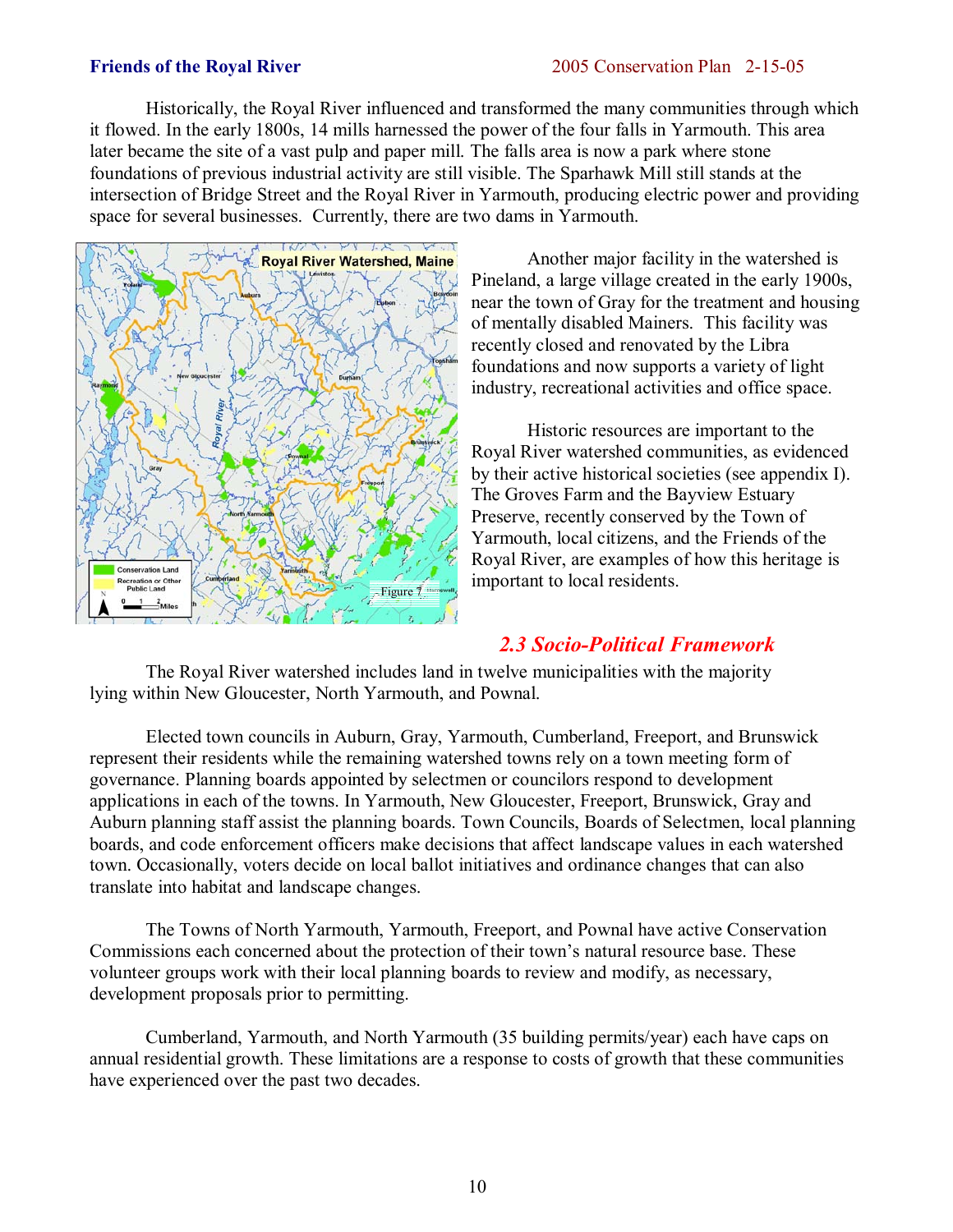Pownal, Freeport, Brunswick and Yarmouth have active land trusts. Conservation activity in the watershed over the past 25 years has occurred due to the efforts of individual citizens, the State of Maine, municipalities, and local land trusts. Concurrently, each town in the watershed has experienced both residential and

# **Friends of the Royal River** 2005 Conservation Plan 2-15-05

| 12 Watershed Towns |                      |
|--------------------|----------------------|
| Auburn             | <b>Brunswick</b>     |
| Cumberland         | Durham               |
| Gray               | Freeport             |
| New Gloucester     | North Yarmouth       |
| Poland             | Pownal               |
| Raymond            | Figure 8<br>Yarmouth |

commercial growth in a land consumptive pattern. In the face of a changing landscape from rural to suburban, communities have been setting aside open space.

Figure 7 shows less than 5% of the Royal River watershed's land is conserved for the public's benefit.

# *2.4 Trends*

- Loss of informal access and use of lands
- ! Rise in local efforts for formal access and public use of land by local land trusts and town governments
- **Example 1** Large subdivisions and continuing transformation of open land into residential and commercial subdivisions

# **3. Identification of Conservation Targets and Goals**

# *3.1 Water Quality*

 From 1993 through 1999, FORR monitored up to 28 sites throughout the Royal River system for dissolved oxygen, turbidity, and e-coli bacteria. This extensive volunteer effort, which included biweekly sampling from June to September, culminated in a water quality report, published in 2001. The authors found that the Royal River and its major tributaries (Collyer Brook, Chandler Brook, and the East Branch Chandler Brook):

- 1. Generally showed little change over the seven year period except for East Branch of Chandler Brook,
- 2. Generally met the water quality parameters of a Class B river under the State's classification system with some notable exceptions on tributaries,
- 3. Varied in their water quality from one subwatershed to another,
- 4. Several tributaries failed to meet State dissolved oxygen standards and had elevated bacteria counts,
- 5. Showed signs of water quality degradation over a four year testing period with declining dissolved oxygen levels and rising bacteria counts (East Branch Chandler Brook), and
- 6. Did not reveal the sources of isolated degradation.

 The State of Maine classifies the water quality of major rivers and streams. From the outlet of Sabbathday Pond to its confluence with Collyer Brook, the Royal River is Class A. The Department of Environmental Protection assigns a Class B rating to all the Royal River tributaries and to the main stem starting at its confluence with Collyer Brook. These classifications are based on water quality parameters such as dissolved oxygen, bacteria and the abundance of aquatic life as well as the presence of direct discharges (pipes into the stream) and dams.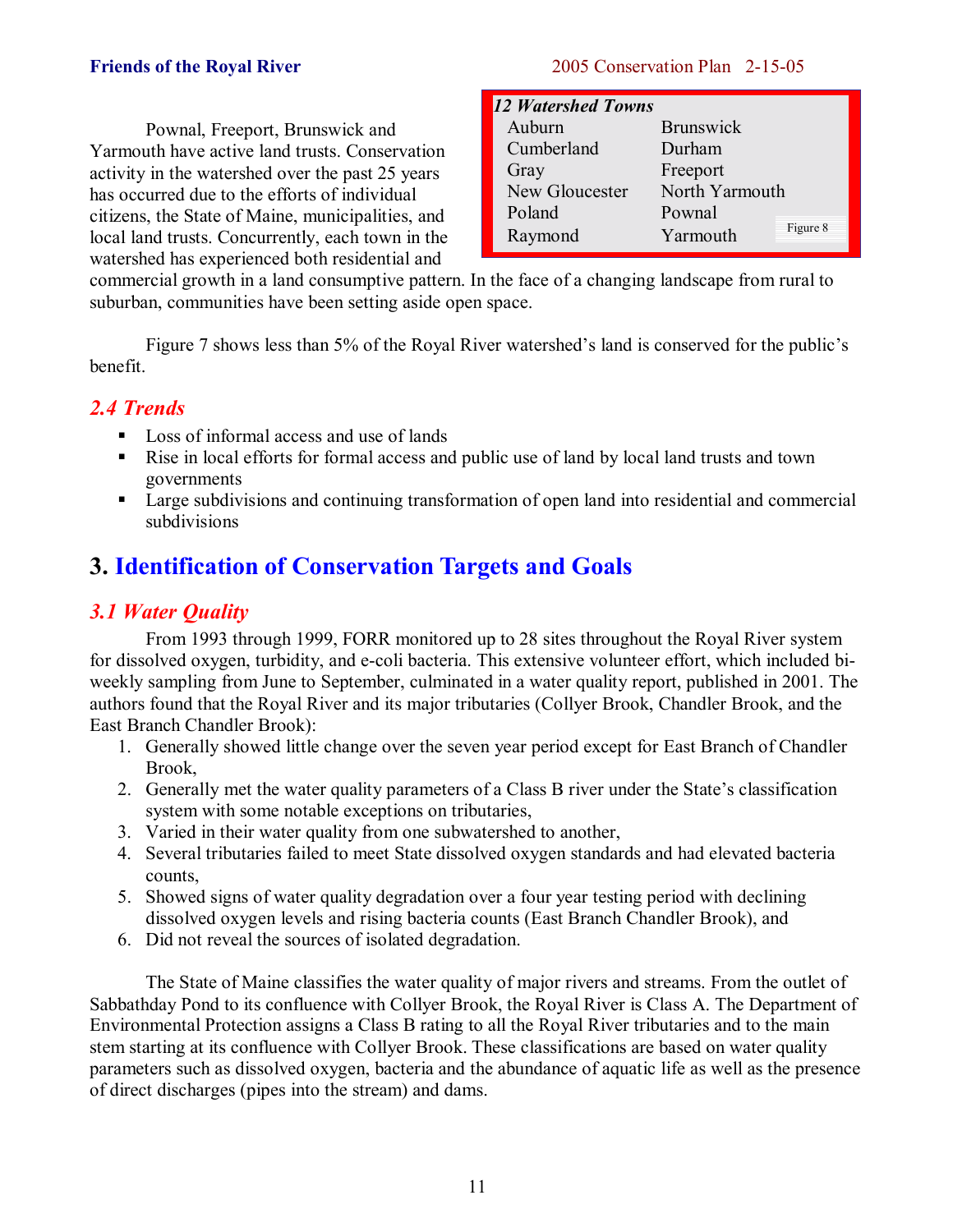Data from FORR's 2001 water quality report and from the State of Maine's periodic testing for classification purposes does not reveal particular pollution sources of the Royal River's degraded waters. Experts suspect that ubiquitous, "non-point source" pollution, or polluted runoff, poses the greatest current threat to the Royal River's water quality. Isolated agricultural practices, road runoff, soil erosion, inadequate vegetative buffers and impoundments are all contributing to the Royal River's substandard conditions. FORR's 2003 survey of non point source pollution "hot spot" shows there to be dozens of places throughout the watershed that are adding sediments and hydrocarbons to the Royal River and its tributaries.

 ìPolluted runoff is caused by a variety of land use activities, including development, transportation, agriculture and forestry, and may originate anywhere in the watershed. Due to its diffuse nature, polluted

# Water Quality Goals

- a) protect minimum stream flows by tracking any permitting that withdraws water
- b) maintain or improve upon the State's water quality classification for the Royal River
- c) continue to be a source for water quality information and raise public awareness about the Royal River's water

runoff has not been effectively managed through regulatory programs alone" (Maine DEP Watershed Planning and Management website, 2004). When stormwater does not completely soak into the ground, it often picks up soil, fertilizers, pesticides, manure, petroleum products, and even heat from roads, farm fields, driveways, golf courses, and lawns. These pollutants may eventually reach the Royal River. Excess soil, bacteria, phosphorous, toxics, and water that is warmed can create conditions that make survival and reproduction challenging for aquatic species.

# *3.2 River and Stream Corridors*

 The main stem of the Royal River starts at Sabbathday Lake and at several wetland complexes on the border of New Gloucester and Poland and extends approximately 30 miles to Casco Bay at Yarmouth. In addition, the major tributaries of Libby and Collyer Brooks drain portions of Gray and New Gloucester to the west while Chandler, East Branch, Thoits, and Collins Brooks contribute the bulk of the river's flow through Auburn, Durham, Brunswick, Freeport, Pownal, New Gloucester and North Yarmouth to the east. In all, the Royal River watershed covers 141 square miles and 252 miles of streams and brooks.

 Available data shows that the riparian corridors and associated wetland complexes are some of the most biologically productive lands in the Royal River watershed. For example, the Royal River defines and flows through Intervale in New Gloucester which is the heart of the region's most important grassland, wetland, and forested habitat for a large variety of birds. Few areas in the watershed rival this convergence of habitat types in terms of quality and breadth.

 While all stream and river corridors are important as habitat for resident and migrating birds, small and large mammals, and reptiles, several corridors and associated wetlands are notable for their concentration of high value habitat characteristics. The following are several of these exemplary riparian areas:

- $\checkmark$  Confluence of the Royal River and Chandler Brook and the riparian land up and down stream for two miles from this intersection (North Yarmouth)
- $\checkmark$  The Royal River from Morse Road in New Gloucester north to Cobbs Bridge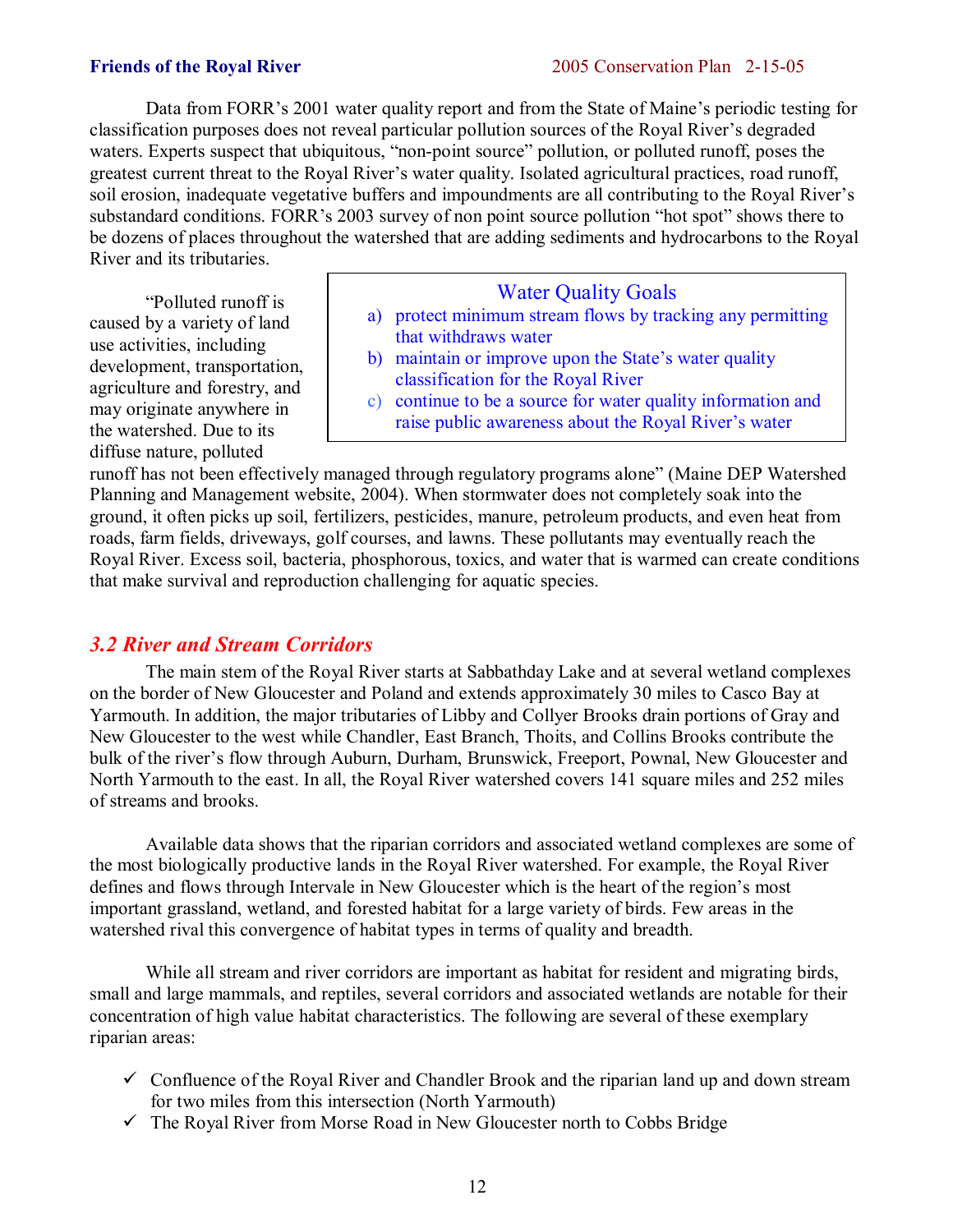- $\checkmark$  One mile in either direction from the confluence of the Royal River and Meadow Brook (drains the southeast corner of Auburn)
- $\checkmark$  One and one-half miles downstream along the Royal River from the outlet at Sabbathday Lake
- $\checkmark$  Almost the entire length of Chandler Brook and the East Branch in Pownal and Durham
- $\checkmark$  Nearly the entire length of the main stem of the Royal River and Chandler Brook in North Yarmouth



variety of birds,

fish, reptiles and mammals. To our knowledge, little field data exists that confirms the existence of specific plant and animal species.

# *3.3 Scenic Areas*

Each town contains scenic areas that are enjoyed by people passing by on roadways or from the river. Less well known scenic views are located on or around private property so their community value is limited.

FORR has catalogued its interpretation of the top scenic views enjoyed by the public in several of the Royal River communities. These choices are subjective and would not necessarily be universally agreed upon. For the purposes of this plan, they represent a start.

The top scenic views accessible by the public by town are: Yarmouth

- 1. View of the estuary from the top of the harbor looking southeast,
- 2. View up river from the Elm Street railroad bridge,
- 3. View out to Casco Bay and of Yarmouth Village from the Bayview Estuary Preserve,
- 4. View from the of the river from the river,
- 5. View from Cousin's Island Bridge,
- 6. View across the Sanders' land from Route 88,
- 7. View of Groves Farm along Gilman Road.

North Yarmouth

- 1. View of the large open fields to the north of Route 115 driving west toward Walnut Hill
- 2. View from Route 231 of the Royal River going away from Pineland
- 3. View around the old Gillespie's farm on Rte 9/Royal River canoe launch site
- 4. Most all views from the Royal River and Chandler Brook while boating or hiking

Pownal

- 1. View of farm and across fields to Bradbury Mountain from the Elmwood Road
- 2. View across fields to Bradbury Mountain along the Elmwood Road between Pownal Center and Pownal Elementary School
- 3. View from and of Tryon property (field and hills) to the northwest of Lawrence Road before the intersection with Sweetser Road
- 4. Views from Hodsdon Road out across open fields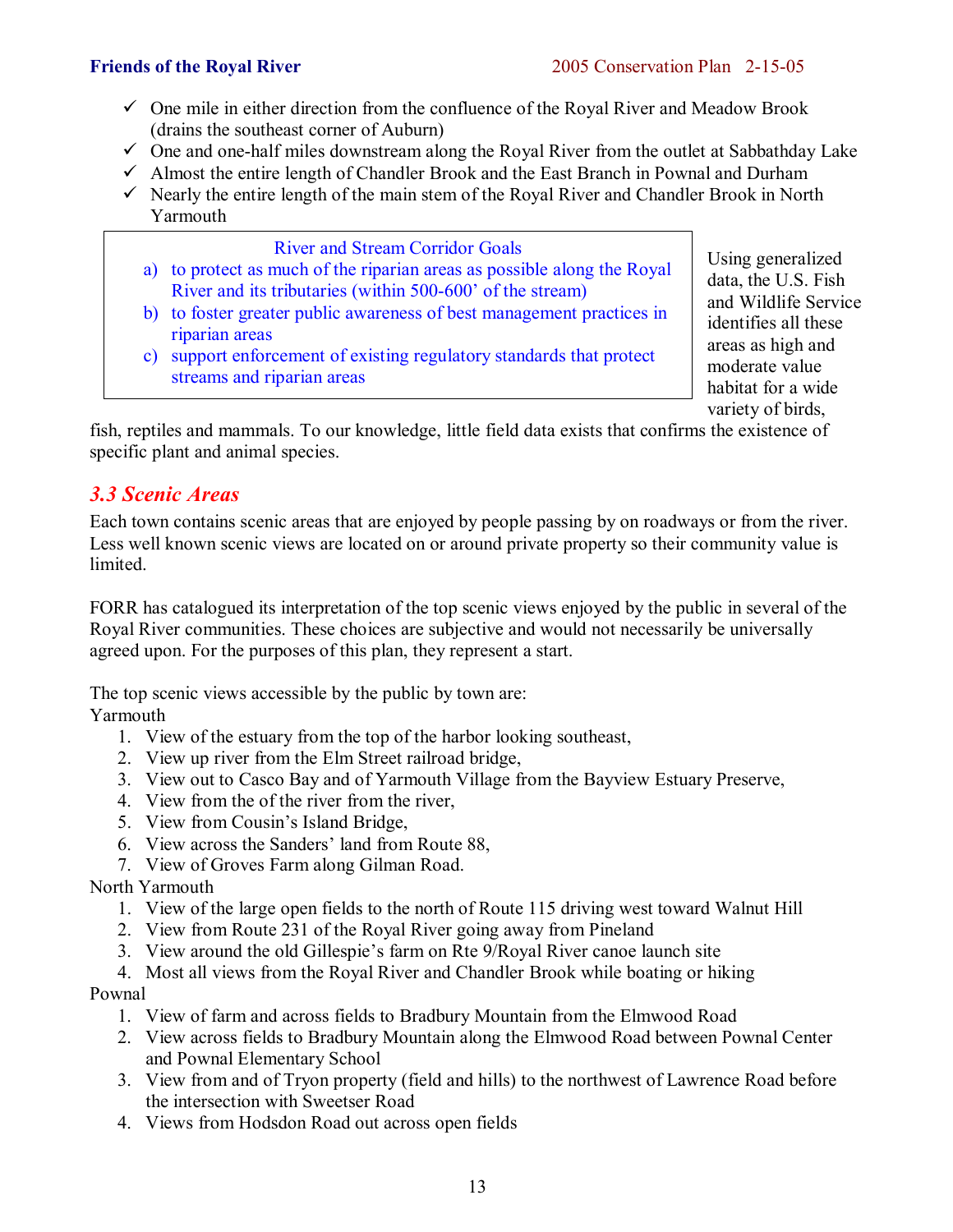5. View across fields along Lawrence Road

New Gloucester

- 1. View of Intervale from Route 231
- 2. View from the top of Gloucester Hill Road across the Intervale
- 3. View of Mt. Washington from Pineland Campus
- 4. View from Bald Hill Road at the crest of the hill looking south
- 5. View along Route 26 from the Shaker Village looking west across open fields

# Durham

1. View of riparian land surrounding Runaround Pond

# *3.4 Wildlife and Natural Areas*

**Rare Plants**  Back's sedge, Freeport American chestnut, Yarmouth wild leek, Yarmouth black gum, New Gloucester

**Rare Animals**  spotted turtle, Yarmouth New England cottontail, North Yarmouth wood turtle, North Yarmouth, New Gloucester creeper, Pownal Figure 9

As noted earlier, the Royal River region's prime wildlife habitats are often associated with stream corridors. The exceptions are grassland habitat and deer wintering areas which are found in upland portions of the watershed. Information from the Maine Natural Areas Program and the Maine Department of Inland Fisheries and Wildlife show several occurrences of documented rare plants and animals (see figure 9). Further field research could uncover other instances of rare plants and animals in the region. The existence of a variety of plants and animals indicates the potential for

diversity of species and habitat which is important, as a hedge against disease or species dominance, for the overall health of the region's natural systems.

 In addition to data on individual species, MDIF&W indicates that there are 22 distinct deer wintering areas and eight waterfowl and wading bird habitats in the region. New Gloucester and North Yarmouth have the highest percentage of land that

Wildlife and Natural Areas Goals a) Protect, conserve and link large, unbroken, unfragmented blocks of land, diverse habitat, and wet areas including: **E** special habitat such as deer yards, nesting areas rare and endangered species of plants, animals, and rare plant communities ■ wetlands

b) work with partners to improve survey information about wildlife

qualifies as deer wintering habitat. New Gloucester also boasts a large waterfowl and watering bird habitat complex along the Royal River from the Penny Road up to Cobbs Bridge and Meadow Lane. This significant area, otherwise known as Intervale, is unmatched in the region in terms habitat quality and diversity. Turkey, woodcock, and grouse are also common throughout the region.

# *3.5 Recreational Opportunities*

# Public Access

 Currently there are limited points of formal public access to the Royal River. Many are associated with road crossings on public right-of-ways. However, the Towns of Yarmouth and North

Scenic Area Goals a) Protect scenic areas in each town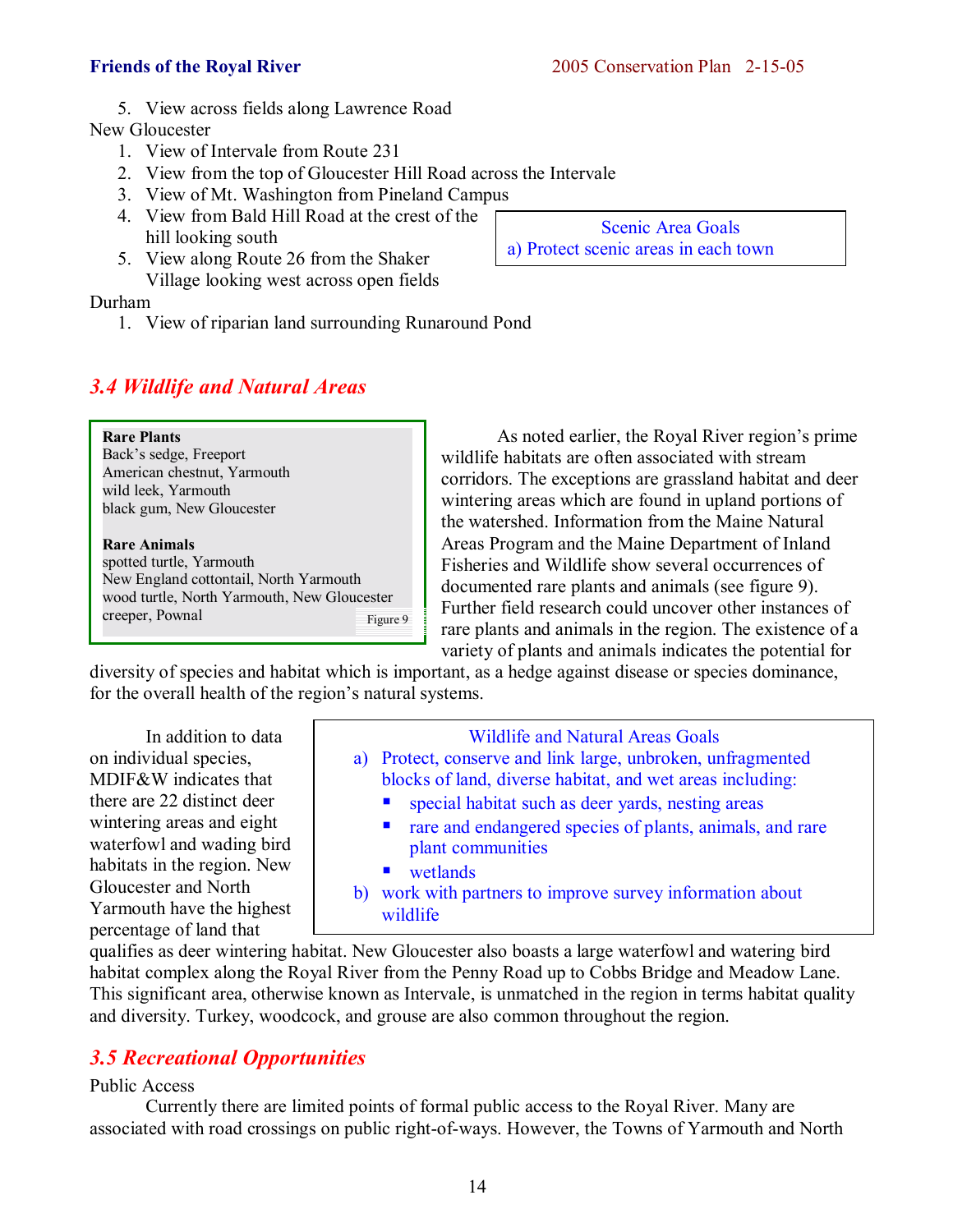Yarmouth have purchased land along the Royal River over the past 10-20 years in recognition of their community's desire to gain recreational access to the Royal River. Yarmouth's Royal River Park and North Yarmouth's property north of Route 9 are two examples. In 2002, the Town of North Yarmouth, with assistance from the Friends of the Royal River, purchased and improved a traditional hand carry boat launch at the Route 9 crossing. Each of these communities continues to look for and act upon opportunities to purchase additional riparian land.

 The Town of North Yarmouth purchased 62 acres that front the Royal River just north of Route 9 for use as a town park. Dubbed Meeting House Park, the property includes open fields and a trail (soon to be developed) that are open to the public. North Yarmouth's newest acquisition is a 63 acre parcel of farm, forest, and riparian land off of North Road. This property boasts nearly two miles of frontage on Chandler Brook, large open meadows, and numerous trails.

 Yarmouth has purchased a property on Sligo Road, formerly owned by Central Maine Power, for use as a canoe launch and as recreational fields. Known as the "Pole Yard," this property is under town management with oversight from a local committee. Additionally, Yarmouth acquired the Sweetser Farm at its northern border and the Barker property between the railroad track and the Royal River also in the northern part of town. During the 2004 summer, Yarmouth has also acquired the Bayview Estuary Preserve that provides access to the public at the Royal River estuary.

 Local Land Trusts have also contributed to expanding public access of both the region's waterways and land. The Pownal

Recreational Opportunities Goals a) create public access to the Royal River and its tributaries by establishing formal access ways in each town b) develop trails along the river and tributaries where appropriate c) work with other organizations to connect and protect trails throughout the region d) protect large, unfragmented blocks of land

Land Trust has been instrumental in adding property to Bradbury Mountain State Park and is currently working on a large project to provide a corridor connecting the State Park to Pineland Center. Land Trusts in Pownal, New Gloucester, Yarmouth, and North Yarmouth have small land holdings. Some of these lands, owned by the land trusts (see map, Figure 7), are open to the public for low impact uses and provide access to the river.

 Pineland Farms, a privately-owned business campus located on the grounds of the former state mentally disabled home, Pineland Center, invites the public to use its trail system for skiing and hiking for a fee. According to Pineland Farms officials, they plan on expanding their trail system and providing snowmaking.

 Runaround Pond in Durham, the headwaters of Chandler Brook, is a destination in the region for people seeking opportunities to fish, canoe, boat, snowmobile, and ice skate. The southern end of Runaround Pond, the primary access point, is owned and managed by the Maine Department of Inland Fisheries and Wildlife. The site allows for trailer access to the pond. In general, the site shows the wear and tear of overuse by vehicles and foot traffic and could use some improvement.

 The public also uses state and local highway crossings of the Royal River and the large tributaries for access to open waters. These are limited, offer no parking, and often infringe on adjacent private property though they are relatively infrequently used.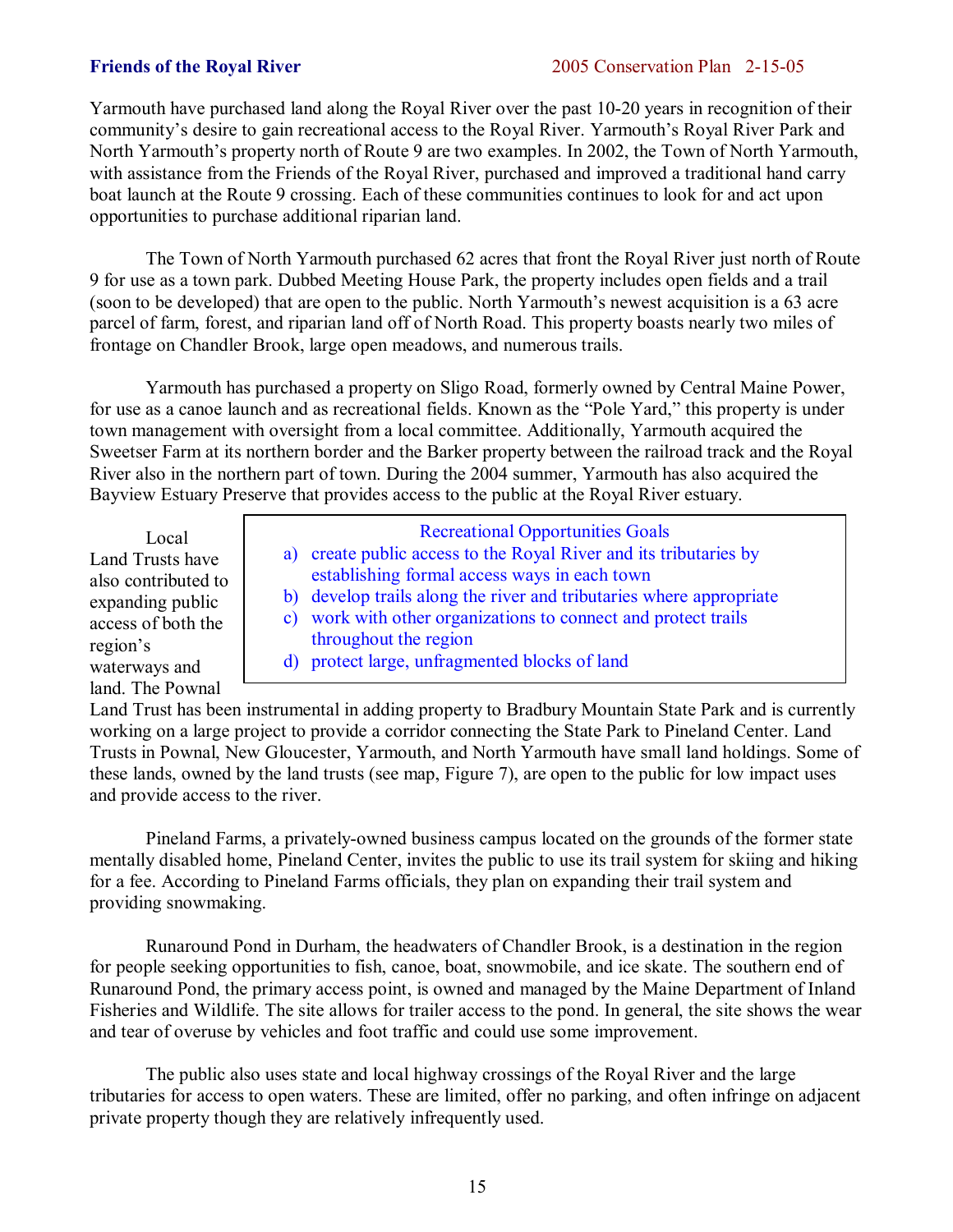# *3.6 Wetlands*

Healthy wetlands purify water flowing through them, regulate water discharge and recharge, stabilize shorelines, retain nutrients and sediments, control flooding, provide habitat for a variety of plant and animals, and provide recreational opportunities. Wetland systems are important components of a healthy ecosystem. The Maine State Planning Office has characterized wetlands based on the functions they provide. These wetlands were mapped on a town wide basis.

Wetlands are regulated under the Natural Resources Protection Act (NRPA). Many of the important wetlands in the region are large enough to be protected under NRPA and to some extent through Shoreland Zoning. However, issues remain over education and enforcement of Shoreland Zoning requirements and encroachment of sensitive wetlands. Also, smaller wetlands that are not covered by state's regulations such as vernal pools are largely unprotected.

# Wetlands Goals

- a) seek no net loss of significant wetlands
- b) encourage the enforcement and application of existing wetland regulations and laws

The two most important wetland complexes in the Royal River Watershed are the Intervale area of New Gloucester and the estuary in Yarmouth. Smaller important wetlands are found in the

upper reaches of the watershed in Auburn, Durham and Pownal.

# Auburn

- Forested wetlands in the upper reaches of Moose Brook and Meadow Brook provide important habitat within Auburn.
- Meadow Brook has stretches with important wetlands.

# Poland

• Only a small section of Poland lies within the Royal River Watershed. However, this section includes the Shaker Bog. This wetland is of high habitat value and feeds into Sabbathday Lake.

# Gray

- The Royal River flows through the northeastern section of Gray, in a region of steep slopes and rocky soil. 9500 acres is within the watershed.
- In addition, another 220 acres near Notched Pond in the Northern corner of the town flows into the Royal River.
- The topography in the eastern region of Gray is hilly and rocky, with few wetland areas. Important forested wetlands are found along the Royal River in this region.
- Libby Brook has important wetlands along its banks.
- Abundant sand aquifers in this region support a state fish hatchery in Dry Mills, and one near Eddy Brook.

Durham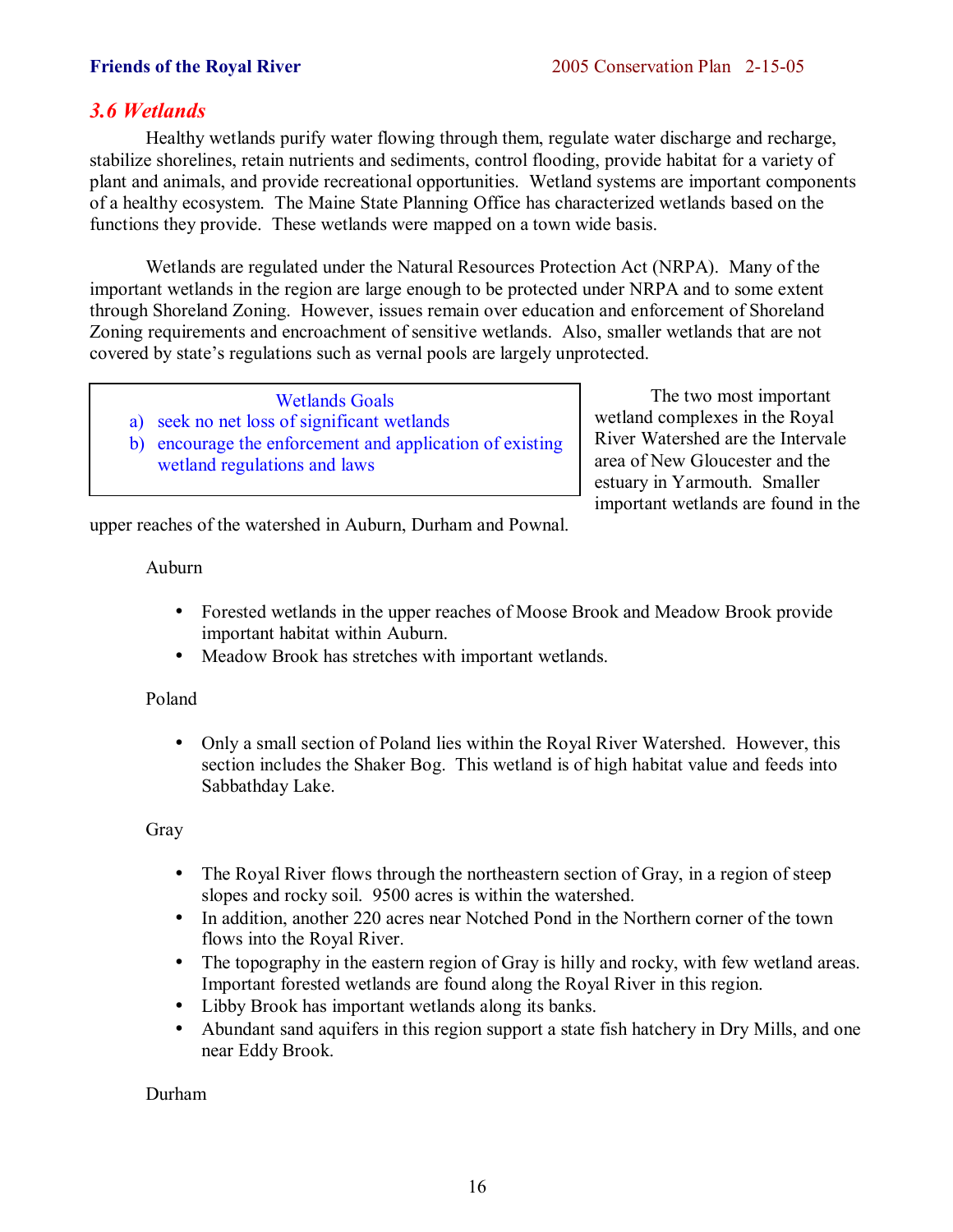- The Royal River Watershed bisects Durham. The southwestern portion is contained within the watershed.
- Extensive forested wetlands surround Chandler Brook and Runaround Pond. Runaround Pond also hosts important wetlands from a wildlife perspective.
- Wet area near Libby Hill

New Gloucester

- 90% of the town of New Gloucester is within the Royal River Watershed.
- Hundreds of small wetlands dot the landscape, remnants of the area's glacial history.
- Important wetlands are found alongside the upper reaches of the Royal River as it leaves Sabbathday Lake.
- The Intervale Region is another high value wetland site within the town. Broad flat wetlands are sandwiched between two ridges. The Intervale region is surrounded by productive farmland.
- Meadow Brook, flowing out of Auburn is part of the rich Intervale complex.
- Brandy Bog also has important wildlife values and wetland functions. The bog flows into Brandy Brook and ultimately Chandler Brook.
- There are several small brooks that feed into Runaround Pond in the eastern side of New Gloucester. These brooks and their wetlands drain a series of parallel ridges in the area.

Pownal

•

Brunswick

North Yarmouth

• Deer Brook area that includes high value wetlands

Yarmouth

- In Yarmouth the watershed narrows and most wetlands flow into the Cousins River, Broad Cove, and the Piscataqua River.
- The highest value wetlands are along the lower Royal River, below head of tide. These broad flat muddy areas provide important feeding areas in an estuarine environment.

# *3.7 Historic Areas*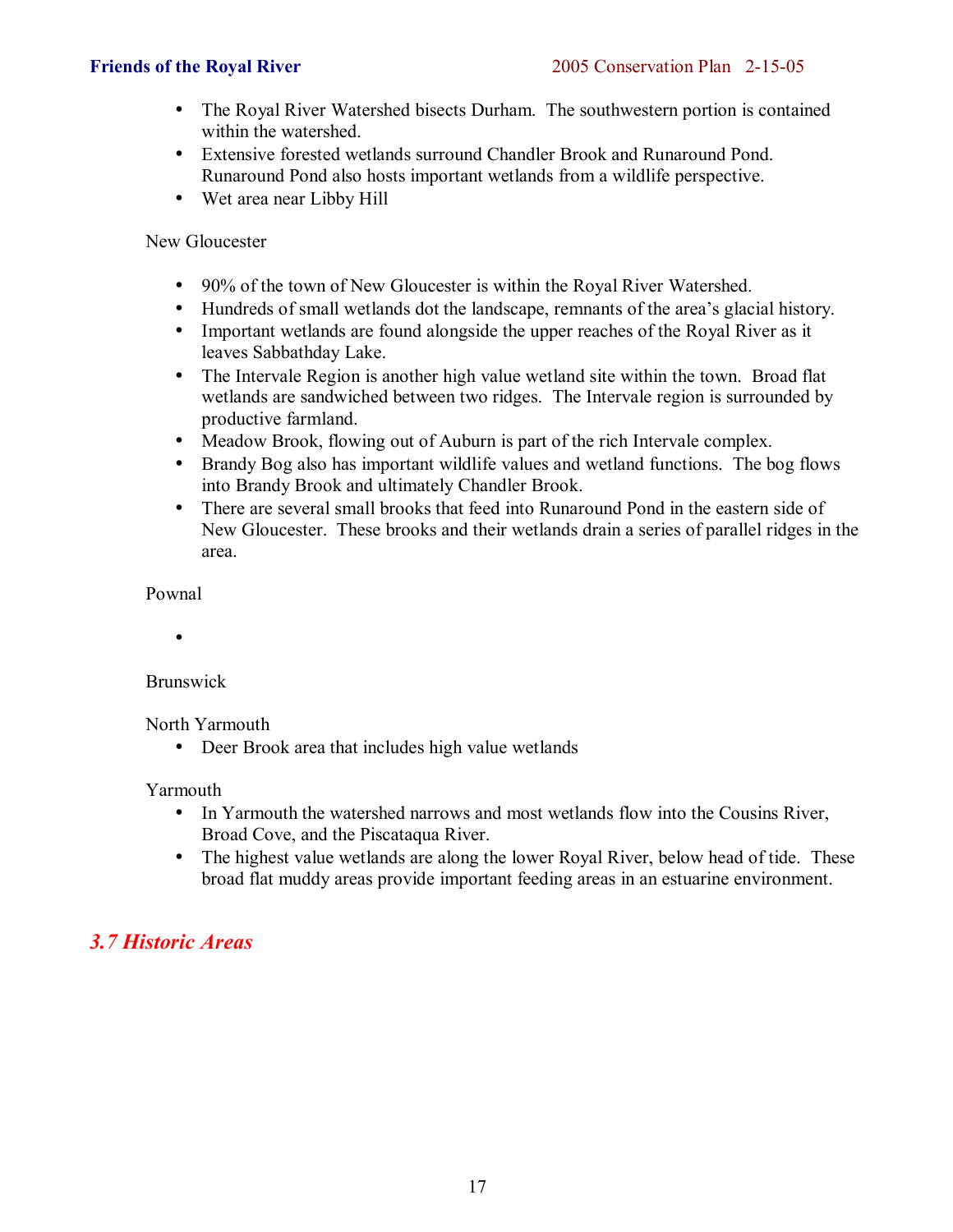Historic Areas Goals a) encourage efforts by local groups and municipalities to protect important historic resources

# **4. Assessment of Threats to Achieving Targets and Goals**

# *4.1 Growth trends, demographics*

 [Note: data used in this section relies upon information about demographics of an entire municipality. The Royal River watershed includes portions of 11 communities and all of New Gloucester. Thus, the information presented covers a larger geography and population than is contained just within the Royal River watershed. Friends of the Royal River is concerned with the communities of the Royal River region as a whole including those areas outside the watershed.

 A key factor effecting the conservation of land and habitat, particularly in large blocks, is the region's projected growth. Generally, the historic pattern of growth, which shows no signs of changing, consumes land along roadways in 2 to 10 acre increments. Alternatively, on larger divisions, developers are constructing paved roads to access more remote portions of large lots when 10 or more subdivided lots are profitable. The exception to this ubiquitous development pattern in the region is Yarmouth, where housing development has slowed because land is largely unavailable or already built upon.

The following table shows the region's population change during the 1990's. Only Auburn lost population during this decade. The towns of North Yarmouth, Cumberland, and New Gloucester saw significant change.

| $1770$ 2000 I Opulation blansity for the KO far Kryer Communities |             |             |         |          |
|-------------------------------------------------------------------|-------------|-------------|---------|----------|
| Figure 10                                                         | Population  |             | Numeric | Rate of  |
| Municipality                                                      | $01-Apr-90$ | $01-Apr-00$ | Change  | Change   |
|                                                                   |             |             |         |          |
| Auburn                                                            | 24,309      | 23,203      | (1,106) | $-4.5%$  |
| <b>Brunswick</b>                                                  | 20,906      | 21,172      | 266     | 1.3%     |
| Cumberland                                                        | 5,836       | 7,159       | 1,323   | 22.7%    |
| Durham                                                            | 2,842       | 3,381       | 539     | 19.0%    |
| Freeport                                                          | 6,905       | 7,800       | 895     | 13.0%    |
| Gray                                                              | 5,904       | 6,820       | 916     | $15.5\%$ |
| <b>New Gloucester</b>                                             | 3,916       | 4,803       | 887     | 22.7%    |
| North Yarmouth                                                    | 2,429       | 3,210       | 781     | 32.2%    |
| Pownal                                                            | 1,262       | 1,491       | 229     | 18.1%    |
| Raymond                                                           | 3,311       | 4,299       | 988     | 29.8%    |
| Yarmouth                                                          | 7,862       | 8,360       | 498     | 6.3%     |
|                                                                   |             |             |         |          |

# 1990-2000 Population Statistics for the Royal River Communities

Source: US Census, 2000

 Demographers and population statisticians calculate that the population trends that defined the 1980s and 1990s will continue in the Royal River region. With the exception of Auburn, each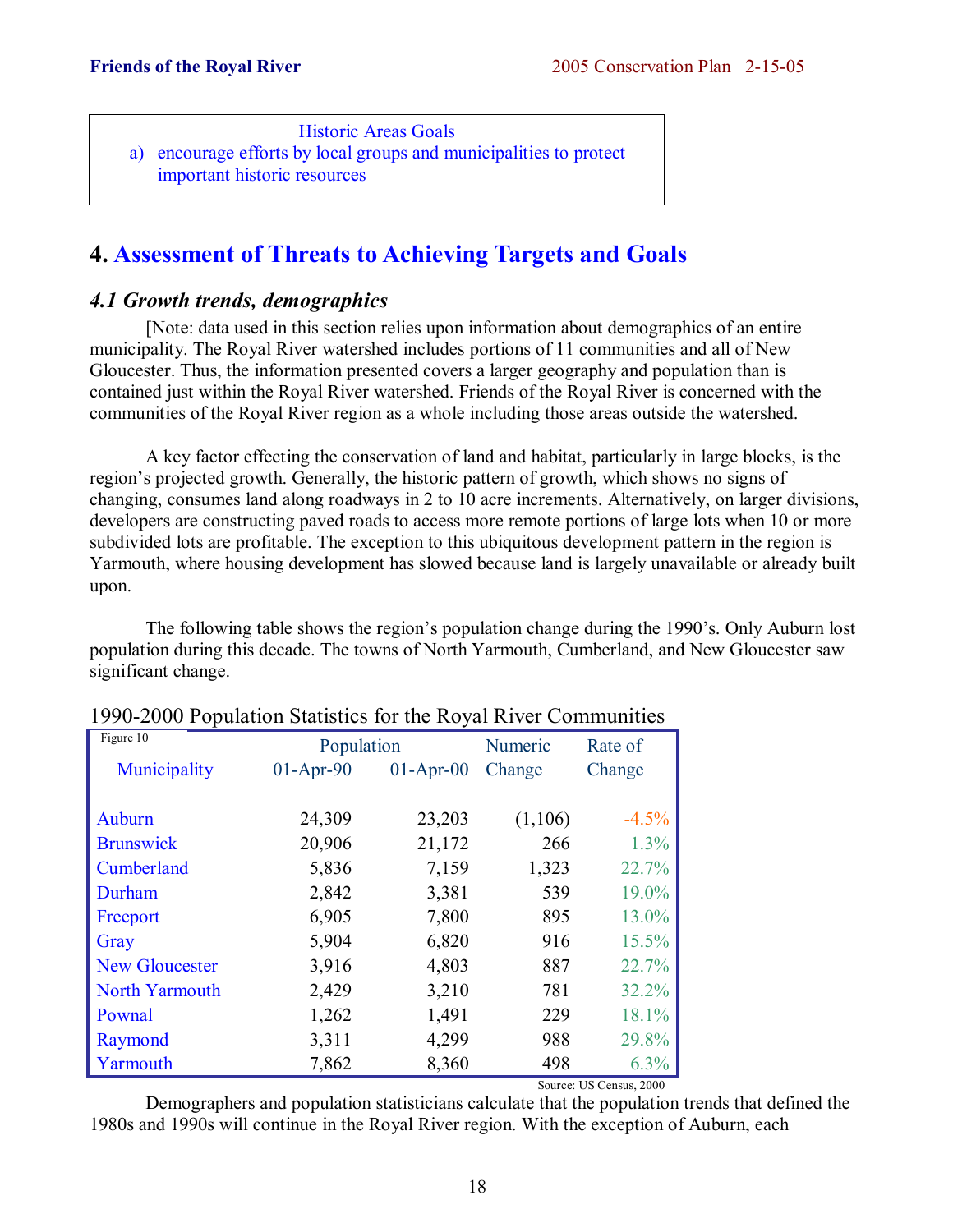community will experience growth at rates similar to or below the preceding decade. For example the explosive growth in North Yarmouth is expected to moderate but still remain high. When combined the communities of the Royal River will experience an 11.17% in population from 2000 to 2010.

| Figure 11             | Population     |           | Numeric | Rate of   |
|-----------------------|----------------|-----------|---------|-----------|
| Municipality          | $1-Ju$ l $-00$ | $1-Ju-10$ | Change  | Change    |
|                       |                |           |         |           |
| Auburn                | 23,270         | 22,500    | $-770$  | $-3.31\%$ |
| <b>Brunswick</b>      | 21,234         | 21,733    | 499     | 2.35%     |
| Cumberland            | 7,179          | 8,076     | 897     | 12.49%    |
| Durham                | 3,390          | 3,841     | 451     | 13.30%    |
| Freeport              | 7,823          | 8,626     | 803     | 10.26%    |
| Gray                  | 6,839          | 7,583     | 744     | 10.88%    |
| <b>New Gloucester</b> | 4,819          | 5,460     | 641     | 13.30%    |
| North Yarmouth        | 3,222          | 3,854     | 632     | 19.62%    |
| Poland                | 4,879          | 5,318     | 439     | 9.00%     |
| Pownal                | 1,496          | 1,804     | 308     | 20.59%    |
| Raymond               | 4,311          | 5,166     | 855     | 19.83%    |
| Yarmouth              | 8,375          | 8,852     | 477     | 5.70%     |

# 2000-2010 Population Projections for the Royal River Communities

Source: Maine State Planning Office, Greater Portland Council of Governments

 If population projections for the region are accurate, housing demand will remain strong over the next 6 years (2004-2010) placing more pressure on development along roads and on interior, large parcels. Based on population projections, housing stock, historic development, and the trend of declining household size, the Maine State Planning Office projects the following housing need by 2010.

# 2000-2010 Housing Projections for the Royal River Communities

| Figure 12             | Housing        |           | Numeric | Rate of |
|-----------------------|----------------|-----------|---------|---------|
| Municipality          | $1-Ju$ l $-00$ | $1-Ju-10$ | Change  | Change  |
| Auburn                | 10,202         | 10,288    | 86      | 0.84%   |
| <b>Brunswick</b>      | 8,316          | 8,679     | 363     | 4.37%   |
| Cumberland            | 2,559          | 2,889     | 330     | 12.90%  |
| Durham                | 1,237          | 1,480     | 243     | 19.64%  |
| Freeport              | 3,089          | 3,486     | 397     | 12.85%  |
| Gray                  | 2,667          | 3,047     | 380     | 14.25%  |
| <b>New Gloucester</b> | 1,781          | 2,070     | 289     | 16.23%  |
| North Yarmouth        | 1,130          | 1,379     | 249     | 22.04%  |
| Poland                | 1,862          | 2,152     | 290     | 15.57%  |
| Pownal                | 562            | 745       | 183     | 32.56%  |
| Raymond               | 1,640          | 2,021     | 381     | 23.23%  |
| Yarmouth              | 3,480          | 3,789     | 309     | 8.88%   |
| <b>Totals</b>         | 38,525         | 42,025    | 3,500   | 9.09%   |

Source: Maine State Planning Office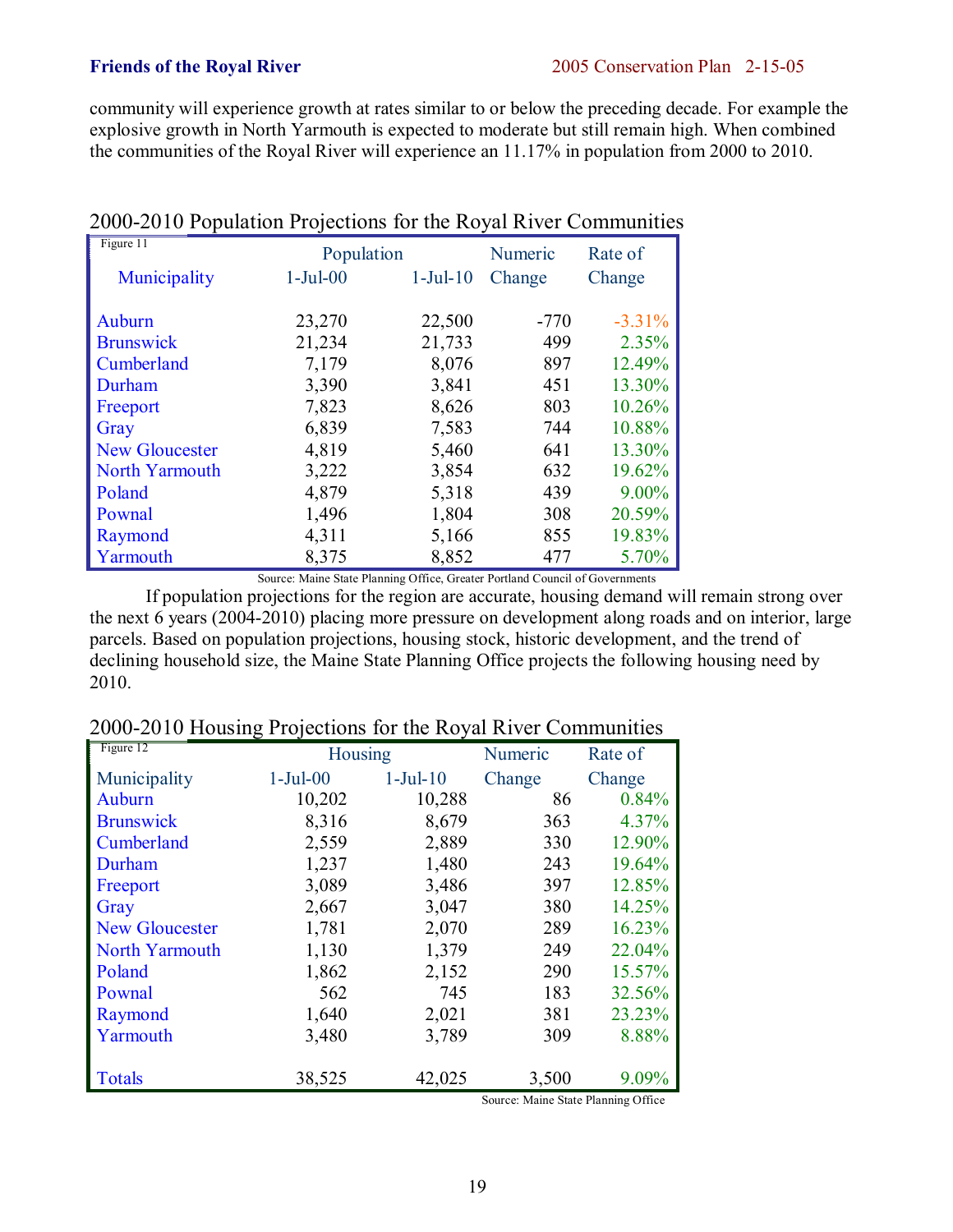The housing projections show the region adding 3500 new homes to the housing base by 2010 with the greatest change occurring in the more rural communities. If current development patterns continue, the Royal River communities can expect open land to be incrementally consumed by single and multi lot developments. These trends will make it increasingly difficult to conserve and connect large or even medium size land parcels. Furthermore, as habitat becomes fragmented by sprawling development, the habitat values the Friends of the Royal River are attempting to protect will become diminished.



 While developing raw land or converting land from one use to another can be directly attributed to population and housing increases in the region, the profile of the region's population also reveals information which influences how the Royal River region will develop over time. Consistent with the national phenomenon, people in the Royal River communities do not live near to where they work. According to the 2000 census, the median distance people are traveling to get to work is nearly 25 miles. Assuming that this trend continues, we can expect most of the region's growing population to work outside their town of residence. The implications are that the region's secondary roads will see ever increasing use, town maintenance budgets will adjust accordingly, and the sprawling development pattern will remain strong. The populations' proclivity to living outside of village centers and relying upon automobile transportation will also continue to challenge the Friends of the Royal River's goal of protecting and connecting large habitat blocks.

By Maine standards, the region's population as a whole has a relatively high standard of living. The region's median annual, household income is \$52,175.

# *4.2 Transportation*

 The Royal River region contains all the transportation facilities, except public transportation, that are found elsewhere in Maine. They include an airport, freight trains, interstate highways, state highways, local secondary and dirt roads, and snowmobile trails.

As the region's population swells and the average household size decreases, more and more vehicles are using the areaís road infrastructure. This trend, as much as any other, is having a profound detrimental effect on the functioning of natural systems and the livability of our communities. More automobiles mean more non point source and air pollution. New and improved roads mean the further fragmentation of habitat and division of large blocks of land.

# **5. Conservation Strategies**

# *5.1 Land Protection (including wetlands, stream corridors, and wildlife habitats)*

 Several of the conservation strategies proposed in this plan cover multiple targets. Wetlands, riparian corridors, and wildlife / natural areas all share overlapping and important qualities. These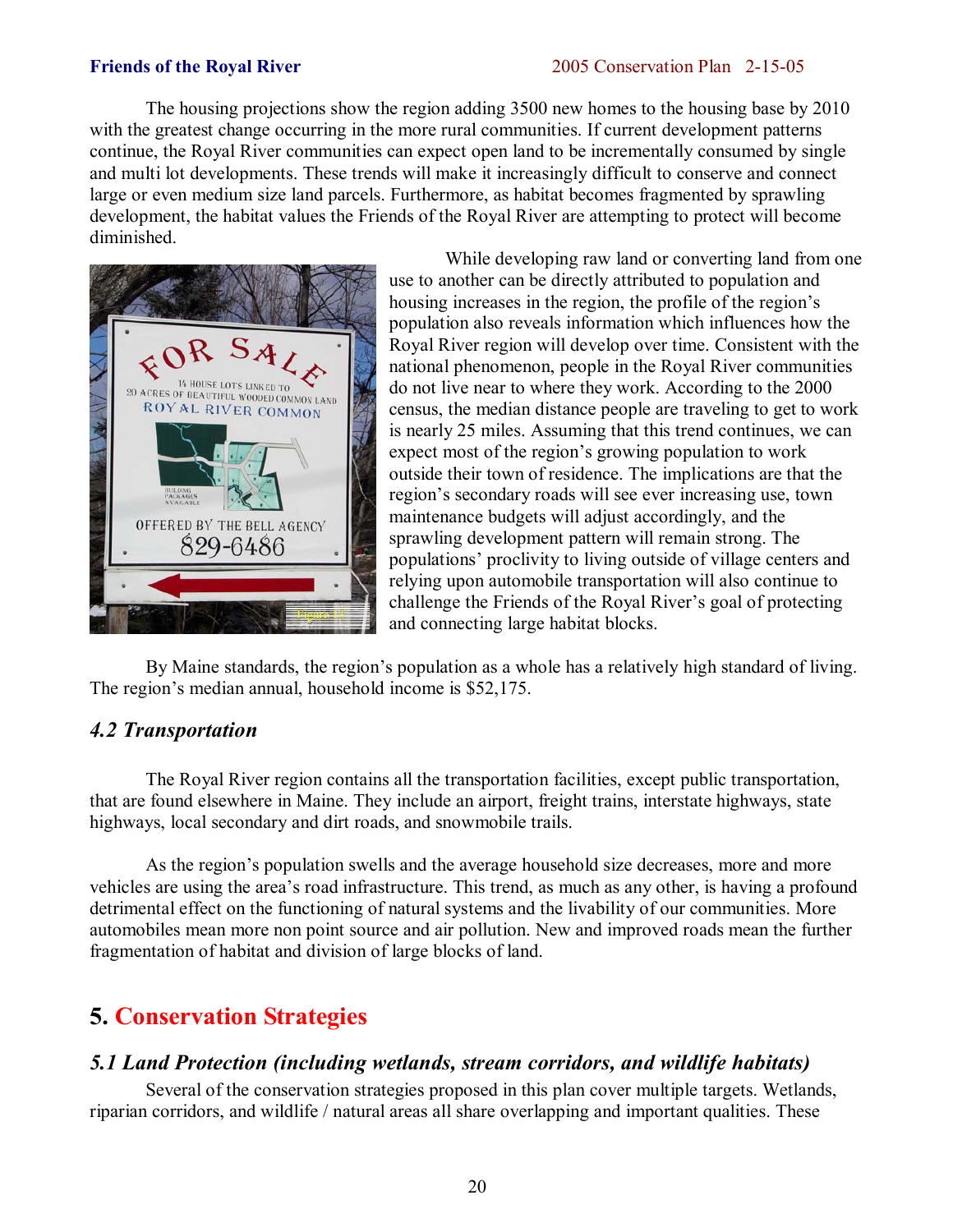common elements comprise the suite of values that FORR seeks to conserve. This section highlights the steps and actions we believe will be the most effective in protecting the region's natural attributes.

11 Land and Habitat Protection Focus Areas Figure 14

# **River and Stream Oriented**

- a) Royal River Corridor Royal River main stem and estuary
- b) Chandler Brook Corridor Runaround Pond to Royal River
- c) East Branch Corridor from its confluence with Chandler Bk. to Freeport/Pownal border
- d) Thoits Brook Corridor from its confluence with the East Branch
- e) Corridors surrounding Eddy, Libby and Collyer Brooks in Gray
- f) Corridor surrounding Pratts Brook to the Cousins River

# **Large Landscape Oriented**

- g) Southeast portion of New Gloucester
- h) Lands around Sabbathday Lake Shaker Village and Shaker Bog
- i) Westcustago to Meeting House Park in North Yarmouth
- j) Runaround Pond to southeast New Gloucester to Pineland
- k) Coastal shorefront areas of Yarmouth

Acquisition and Conservation Easements Based on the best available natural resource information and the demographic trends the region faces, the FORR plans to devote time and resources to working with landowners in 16 focus areas. FORR has identified these focus areas because they contain exemplary natural characteristics, important cultural features, or are

one of the few remaining large blocks of undivided land. These places help define the region, provide recreational opportunities, and protect the Royal River region's natural functions.

 Generally, within the aforementioned focus areas FORR will reach out to landowners seeking opportunities to conserve landscapes that will continue to provide critical habitat, water quality protection, and potential recreational opportunities. Depending upon the circumstance, FORR will work with willing landowners to design appropriate conservation easements or acquire land to protect habitat, wetlands, unique natural areas, and stream corridors. FORR will work to connect conservation lands within a focus area realizing that larger, unfragmented landscapes offer the greatest public benefits.

FORR's strategy to achieve its goals related to wildlife habitat, recreational opportunities, and river and stream corridors will be to introduce FORR's plan to conserve and connect important landscapes in the watershed to individual landowners. It may be advantageous to gather a neighborhood of landowners together to spark a discussion about permanent conservation of key parcels within FORRís focus areas.

# Actions:

# **River & Stream Corridors**

- 1) acquire conservation easements, fee ownership, and landowner agreements to protect riparian areas.
- 2) work with partner organizations to establish education programs to promote best management practices.
- 3) contact CEOs, Town Managers, Planning Boards, and Conservation Commission to let them know of FORR's interest.
- 4) Organize and conduct an annual paddle of the Royal River to monitor the health of the river.

# **Wildlife and Natural Areas**

- 1) work with partners to improve survey information
- 2) set up volunteer surveys
- 3) identify areas with high habitat values
- 4) work with towns and landowners to conserve important habitat lands

# **Wetlands**

- 1) acquire wetlands and conservation easements on wetlands
- 2) contact CEOs, Town Managers, Planning Boards, and Conservation Commission to let them know of FORR's interest.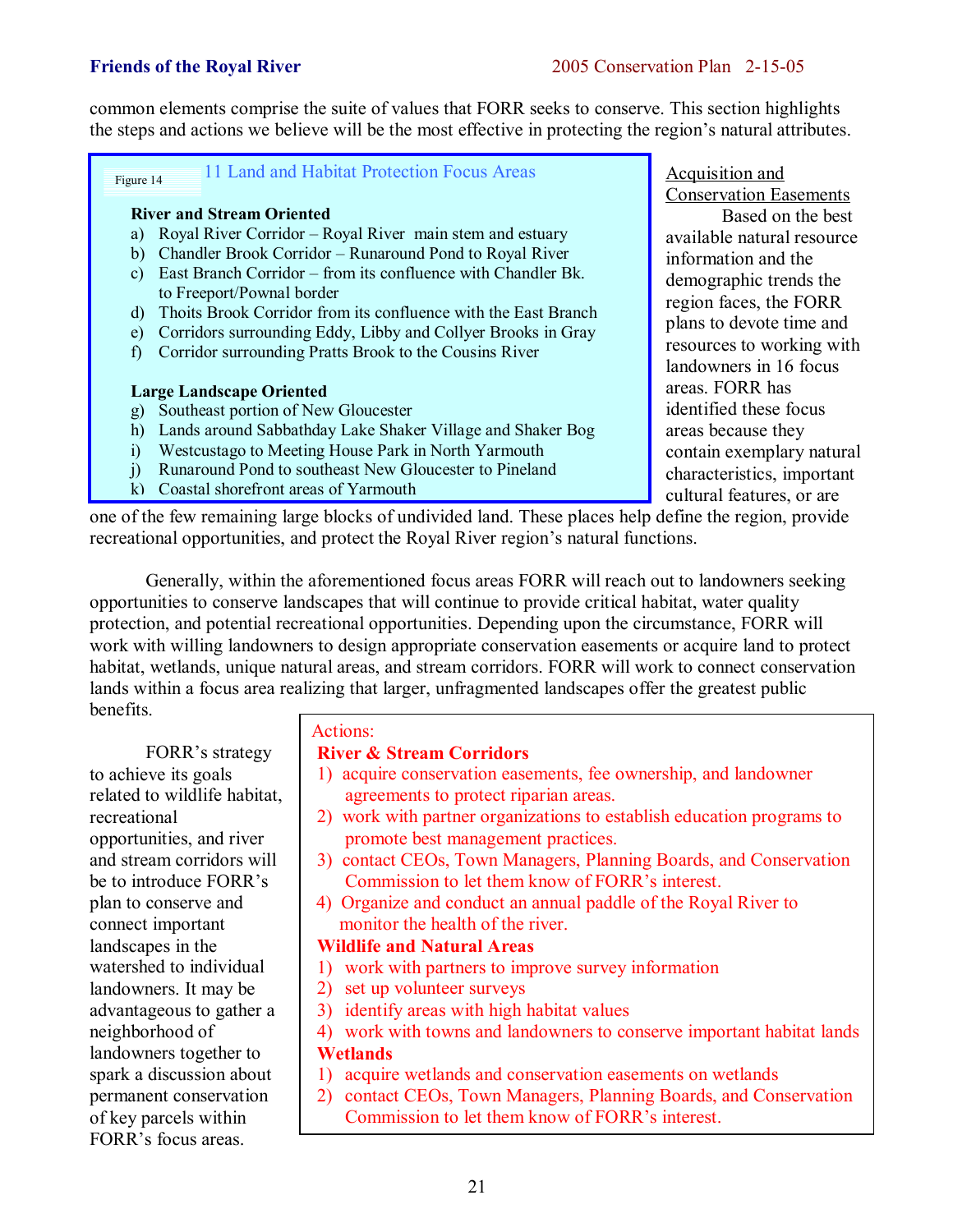FORR will contact landowners and maintain a dialogue about conservation options with families that show interest in working with us.

 After a period of assessment and adjustment to this outreach strategy, we will approach possible funders and partners to help FORR knit together a corridor of conservation land in one or more focus areas. FORR will concentrate on building upon existing conservation land wherever possible. Funding will be critical to this large scale project to cover transaction, administration, and stewardship costs. In other cases FORR will have to raise funds for acquisition of fee or easements. Another option is to develop a planned giving program that encourages landowners to donate their property or an easement in an estate will. Because funding is so critical to FORR's strategy of easement and acquisition of the region's highest valued natural landscapes, FORR will work with partners to gather legislative support to bond the Land for Maine's Future program.

# Supporting local efforts

 Aside from acquiring legal interest in lands within our focus areas, FORR will work with local code enforcement officers, conservation commissions, planning boards, selectmen and councilmen to ensure that the highest possible standards are applied to projects that effects wetlands, stream corridors and natural areas. To do this FORR will have to develop in-house expertise on local and state regulations (Shoreland Zoning and Natural Resources Protection Act) and train volunteers to become FORR's responsible eyes and ears throughout the region. Additionally, FORR will stay informed about permitting issues affecting these natural resources and continue to educate local officials about the importance of their protection. This will include advocating for healthy buffers according to the latest science. Lastly, FORR will develop an in-house protocol for responding to permits and events that may compromise the functions of stream corridors, wetlands, natural areas and wildlife habitat.

# *5.2 Regulatory Efforts*

 FORR will work with local conservation commissions and town officials to encourage them to adopt better minimum standards for clearing and development along tributaries and the main stem of the Royal River. The strategy will be to research the extent of permitting activity in a particular municipality, develop a case for seeking any change in their current standards, and presenting an alternative plan that protects the riparian lands. Any alternative must be based on the best available science and recognition of threats and conditions in a given community.

# *5.3 Water Quality Efforts*

 FORR will continue to add to its inventory of non point source "hot spots" throughout the watershed and address them, as resources permit, with a mix of dedicated student labor (Royal River Youth Conservation Corps) and targeted remediation projects. This strategy will

# Actions

# **Water Quality**

- 1) Monitor dams and water withdrawals from the Royal River
- 2) Protect riparian areas with conservation easements and acquisition.
- 3) Educate the public about good stewardship of riparian areas.
- 4) Continue to be a source of water quality information.
- 5) Develop programs that educate the public and enhance water quality.

include working with landowners and municipalities to improve vegetative buffer conditions, protect riparian areas, and reduce direct runoff. FORR will continue to work with its partners at Maine DEP, Casco Bay Estuary Project, Cumberland County Soil and Water Conservation Service, Sabbathday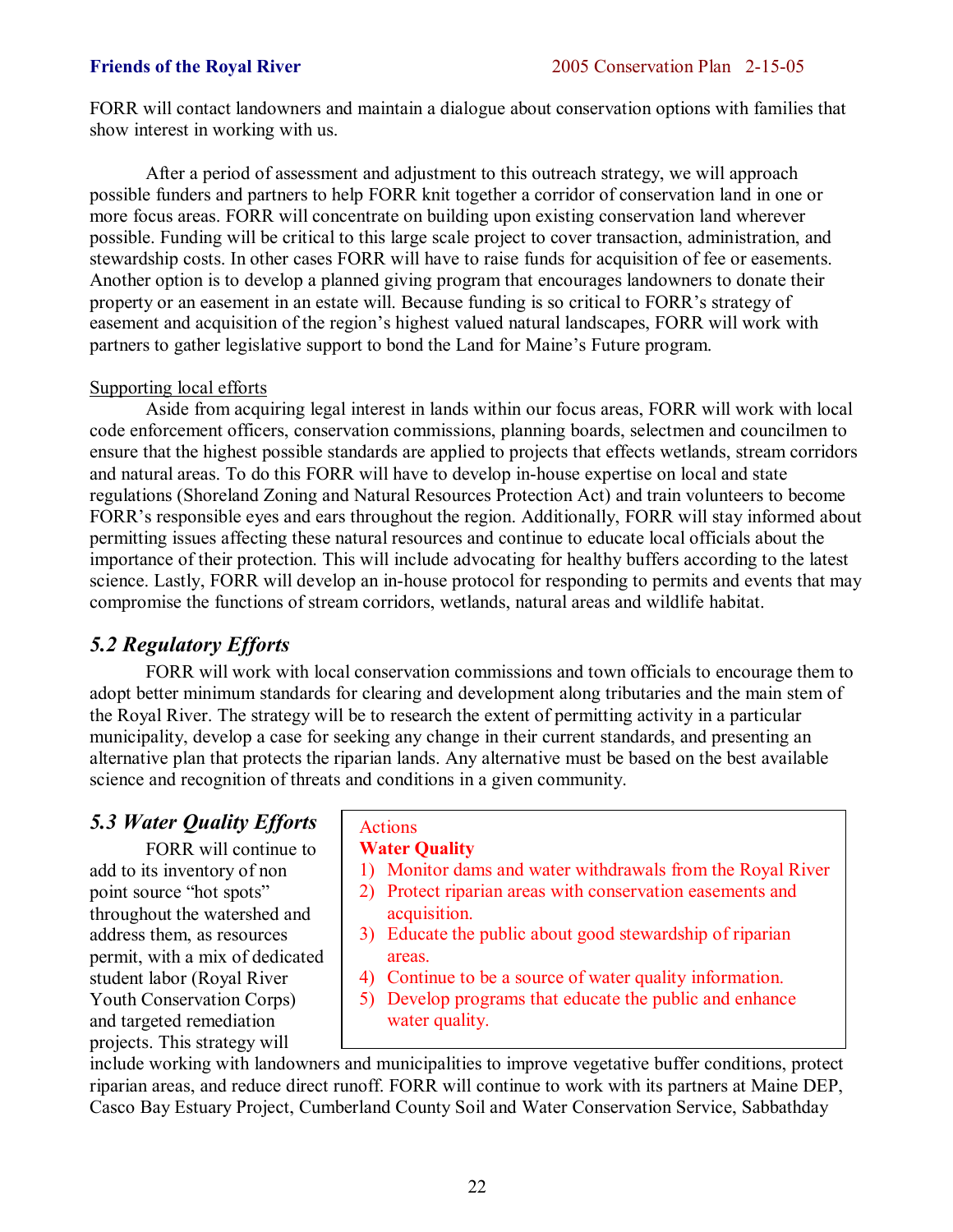Lake Association, area towns and generous foundation supporters to expand the scope of the Royal River Youth Conservation Corps.

 Starting in spring 2005, FORR will conduct an intensive non-point source survey on the Moose Brook in Auburn using a Maine DEP 319 grant. This small subwatershed represents an area of the Royal River watershed that faces numerous land use changes and possible degradation of water quality. The survey will lead FORR towards addressing the most egregious pollution problems.

# *5.4 Scenic Areas*

 FORR will continue to identify important scenic areas in the region and update the list in this document. Additionally, FORR will discuss the protection of scenic views with landowners and encourage them to protect scenic values of their property by restricting future development where appropriate.

# *5.5 Recreational Opportunities*

The premise of FORR's strategy to create and maintain recreational opportunities lies in the belief that if people experience the natural wonders of the Royal River region first hand, they will appreciate (and learn from) the resources in our own backyard. By providing opportunities for residents and visitors to experience the region's wildlife and natural beauty, FORR and its partners will be

# Actions

# **Scenic Areas**

- 1) add to the inventory of scenic areas in this conservation plan by doing a windshield survey in each community.
- 2) using conservation easements, work with landowners to protect the scenic values of properties.

# Actions

# **Recreational Opportunities**

- 1) identify formal and informal trails and access points
- 2) acquire land, conservation easements, and landowner agreements to protect and create trails
- 3) work with other organization to create new trails and maintain existing trails
- 4) using conservation easements and acquisition, work with landowners to protect the recreational values of large properties.

addressing the public's need for low impact, outdoor recreation opportunities. By building an infrastructure of connected and accessible conservation greenways, FORR will help to counter trends that are reducing opportunities for simple, inexpensive means of enjoying the outdoors. FORR's strategy will be to work with landowners and our communities to promote a recreation ethic that fosters responsible use of conserved lands and waterways. FORR will also endeavor to raise the funds and marshal the volunteers necessary to maintain trails and access points.

# *5.6 Historic Areas*

FORR recognizes that historic structures and areas are important elements of the regions character. Its strategies will include:

- partnering on projects where there is a land component
- ! permanently conserving historic landscapes through easements and acquisition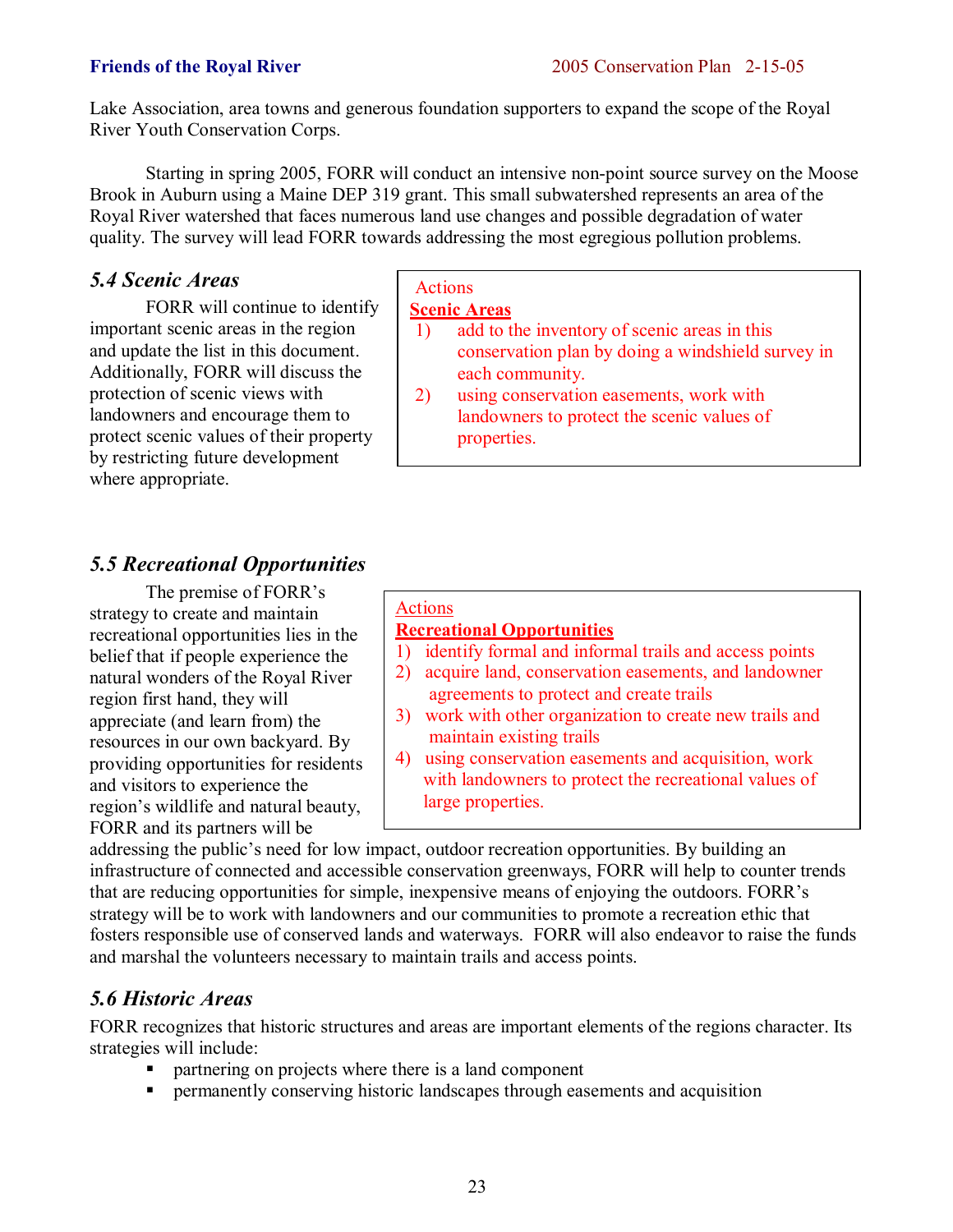Friends of the Royal River

# **6. Implementation Strategies 6. Implementation Strategies**

# 6.1 Actions *6.1 Actions*

| TARGET           | GOAL(s)                                                                                                 | <b>ACTIONS</b>                                                              | JUSTIFICATION(s)                                                                                                             |
|------------------|---------------------------------------------------------------------------------------------------------|-----------------------------------------------------------------------------|------------------------------------------------------------------------------------------------------------------------------|
| Water Quality    | protect minimum stream flows<br>by reacting to any permitting<br>that withdraws water<br>$\overline{a}$ | monitor dams and water<br>withdrawals from the<br>Royal River               | of water can negatively affect in-stream<br>1) Prolonged and excessive withdrawals<br>habitat and limit the functions of the |
|                  | upon the<br>State's water quality<br>maintain or improve<br>$\widehat{\mathbf{d}}$                      | Protect riparian areas with<br>conservation easements<br>$\widehat{\Omega}$ | The most effective way to control land<br>river as a system.<br>$\widehat{\mathcal{L}}$                                      |
|                  | classification for the Royal<br>River                                                                   | Educate the public about<br>and acquisition.<br>$\widehat{\mathfrak{D}}$    | use actions in the riparian zone is to<br>have a full or partial interest in the                                             |
|                  | water quality information and<br>c) continue to be a source for                                         | good stewardship of<br>riparian areas.                                      | property. Riparian areas include some<br>of the most valued and ecologically                                                 |
|                  | raise public awareness about the<br>quality<br>Royal River's water                                      | Continue to be a source of<br>water quality information.<br>F               | Raising awareness about the impacts of<br>sensitive places in the region<br>$\widehat{\mathcal{E}}$                          |
|                  |                                                                                                         | Develop programs that<br>5)                                                 | land use practices in the riparian zone                                                                                      |
|                  |                                                                                                         | enhance water quality.<br>educate the public and                            | will increase the likelihood of people<br>making good decisions.                                                             |
|                  |                                                                                                         |                                                                             | Specific knowledge enhances FORR's<br>$\widehat{+}$                                                                          |
|                  |                                                                                                         |                                                                             | credibility when working with                                                                                                |
|                  |                                                                                                         |                                                                             | landowners and municipalities.                                                                                               |
|                  |                                                                                                         |                                                                             | Ditto $#3$ above<br>$\overline{5}$                                                                                           |
| River and Stream | protect as much of the riparian<br>$\widehat{a}$                                                        | 1) Acquire conservation                                                     | The most effective way to control land<br>$\Box$                                                                             |
| Corridors        | Royal River and its tributaries<br>areas as possible along the                                          | and landowner agreements<br>easements, fee ownership,                       | use actions in the riparian zone is to<br>have a full or partial interest in the                                             |
|                  | (within 500-600' of the stream)                                                                         | to protect riparian areas.                                                  | property. Riparian areas include some                                                                                        |
|                  | awareness<br>foster greater public<br>$\widehat{\mathbf{d}}$                                            | Work with partner<br>$\widehat{\Omega}$                                     | of the most valued and ecologically                                                                                          |
|                  | practices in<br>of best management                                                                      | organizations to establish                                                  | sensitive places in the region.                                                                                              |
|                  | riparian areas                                                                                          | education programs to                                                       | Several existing organizations such as<br>$\widehat{z}$                                                                      |
|                  | support enforcement of existing<br>$\widehat{\mathbf{c}}$                                               | promote best management                                                     | the Soil & Water Conservation District                                                                                       |
|                  | that protect<br>regulatory standards                                                                    | practices.                                                                  | and Casco Bay Estuary Project are                                                                                            |
|                  | areas<br>streams and riparian                                                                           | Contact CEOs, Town<br>$\widehat{\mathcal{E}}$                               | currently working to spread the use of                                                                                       |
|                  |                                                                                                         | Managers, Planning                                                          | best management practices and have                                                                                           |
|                  |                                                                                                         | Boards, and Conservation                                                    | been for years.                                                                                                              |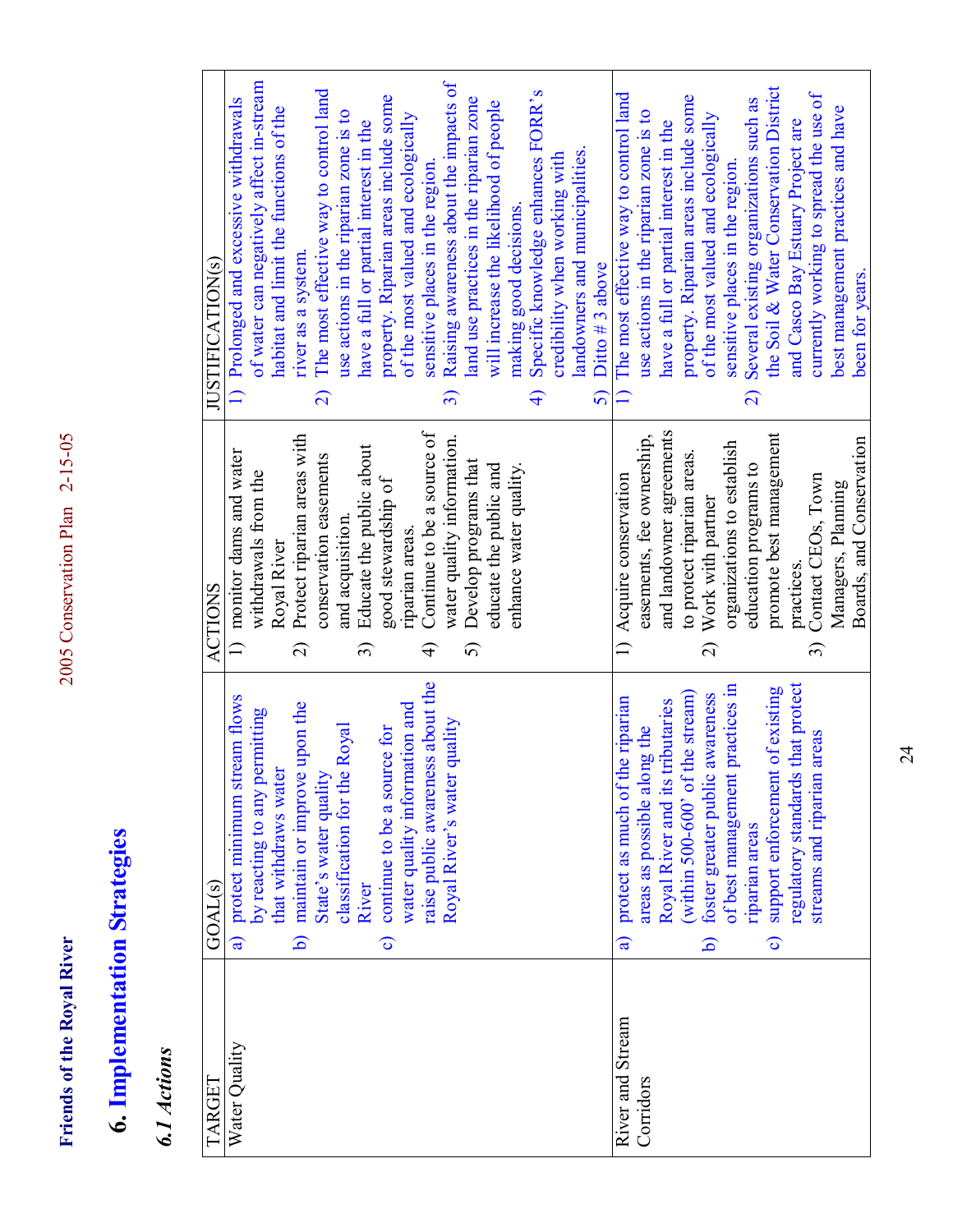| Ĕ<br>J<br>d<br>í                                  |
|---------------------------------------------------|
| $_{0}$ val<br>à<br>֧֧֓֓֓֬֓֓֓֬֓֓֬֓֓֓֬֓֓֓֬֓֓׆֧<br>C |
| the                                               |
| ¢<br>ć                                            |
| nen.<br>i                                         |

2005 Conservation Plan 2-15-05 **Friends of the Royal River** 2005 Conservation Plan 2-15-05

|                    |                                        | know of FORR's interest.<br>Organize and conduct an<br>Commission to let them<br>$\widehat{+}$ | 3) Municipalities and State agencies need<br>the support of local groups to upholds<br>the standards that existing regulations                               |
|--------------------|----------------------------------------|------------------------------------------------------------------------------------------------|--------------------------------------------------------------------------------------------------------------------------------------------------------------|
|                    |                                        | annual paddle of the Royal<br>River to monitor the<br>health of the river.                     | advocacy group keeping an eye on their<br>attempt to establish. Code enforcement<br>benefit by knowing there is a local<br>officers and state regulators may |
|                    |                                        |                                                                                                | A canoe trip inventory will provide<br>activities.<br>$\widehat{+}$                                                                                          |
|                    |                                        |                                                                                                | zone. It is also a good way to engage a<br>knowledge of activities in the riparian<br>valuable information and first hand                                    |
|                    |                                        |                                                                                                | group that might become river<br>stewards.                                                                                                                   |
| Scenic Areas       | n each<br>a) Protect scenic areas      | Add to the inventory of<br>$\widehat{=}$                                                       | 1) Scenic areas are places that people                                                                                                                       |
|                    | town                                   | scenic areas in this                                                                           | identify as being important for the overall                                                                                                                  |
|                    |                                        | conservation plan by                                                                           | character of their town. When a favorite one                                                                                                                 |
|                    |                                        | doing a windshield                                                                             | is compromised, communities have a                                                                                                                           |
|                    |                                        | survey in each                                                                                 | collective sense of loss.                                                                                                                                    |
|                    |                                        | community.                                                                                     | 2) Limited or no development easements                                                                                                                       |
|                    |                                        | Using conservation<br>$\overline{\mathcal{C}}$                                                 | may be the best way                                                                                                                                          |
|                    |                                        | easements, work with                                                                           |                                                                                                                                                              |
|                    |                                        | landowners to protect<br>the scenic values of                                                  |                                                                                                                                                              |
|                    |                                        | properties.                                                                                    |                                                                                                                                                              |
| Wildlife & Natural | Protect, conserve and link<br><u>।</u> | work with partners to<br>$\Box$                                                                | The State of Maine and the Gulf of<br>$\Box$                                                                                                                 |
| Areas              | habitat of large, unbroken,            | improve survey                                                                                 | Maine program each have species and                                                                                                                          |
|                    | unfragmented blocks of land,           | information                                                                                    | habitat information that is useful on a                                                                                                                      |
|                    | diverse habitat, and wet areas         | set up volunteer surveys<br>$\widehat{\mathcal{L}}$                                            | macro level, but too general for site                                                                                                                        |
|                    | including:                             | identify areas<br>$\widehat{\mathfrak{c}}$                                                     | specific analysis. Developing a                                                                                                                              |
|                    | special habitat such as deer           | work with towns and<br>$\widehat{+}$                                                           | methodology and system for adding                                                                                                                            |
|                    | yards, nesting areas                   | andowners to conserve                                                                          | information to their existing databases                                                                                                                      |
|                    | rare and endangered species            | important habitat lands                                                                        | would help FORR further identify                                                                                                                             |
|                    | and rare<br>of plants, animals,        |                                                                                                | important habitats.                                                                                                                                          |
|                    | plant communities                      |                                                                                                | One way of adding to our base of<br>$\Omega$                                                                                                                 |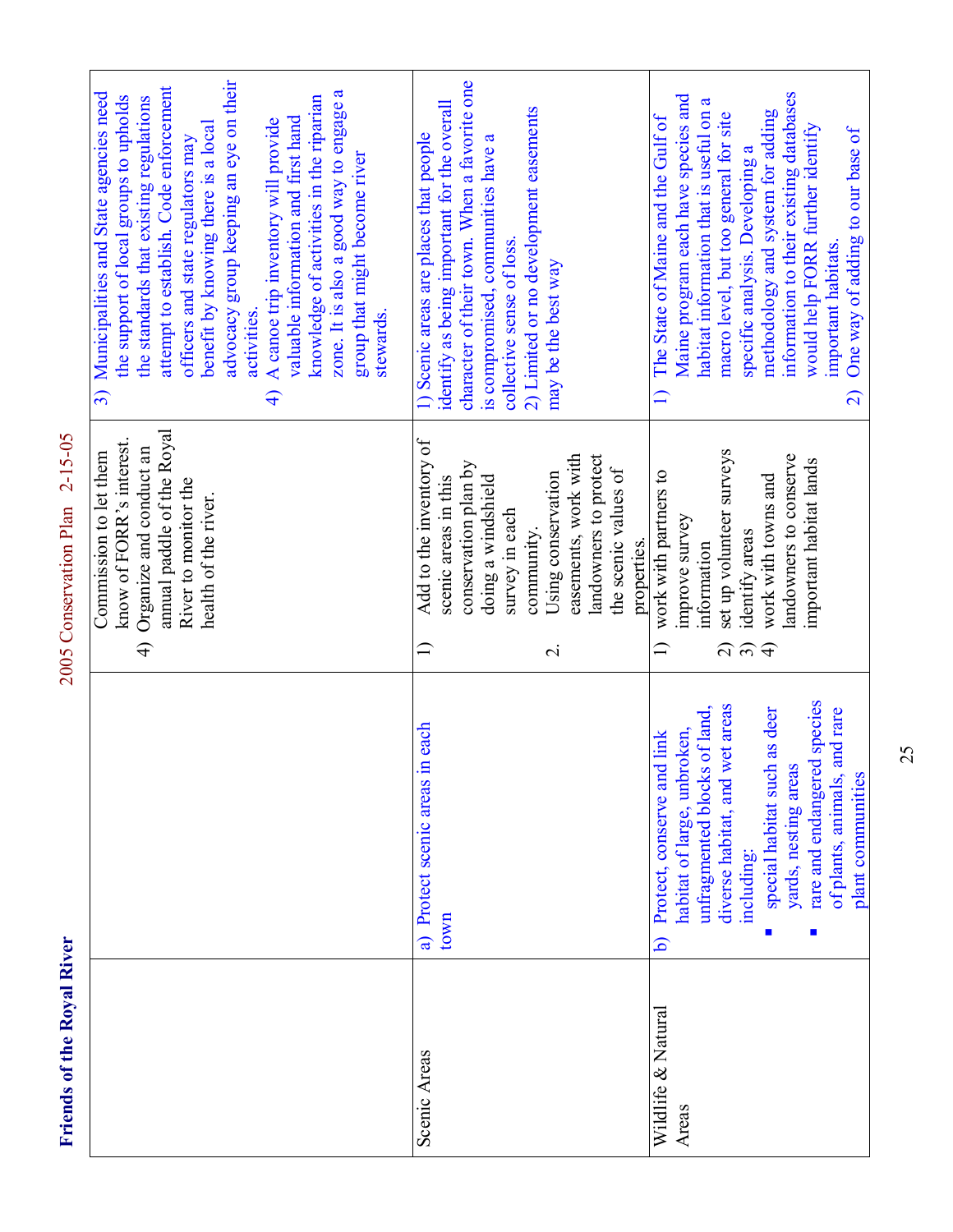Friends of the Royal River

2005 Conservation Plan 2-15-05 **Friends of the Royal River** 2005 Conservation Plan 2-15-05

|                               | work with partners to improve<br>survey information about<br>wetlands<br>wildlife<br>ه                                                                                                                                                                                                                                                                                                          |                                                                                                                                                                                                                                                                                                                                                                                                                                                                                       | corridors for protection because of their<br>because of their intimate knowledge of<br>may contain concentrations of wildlife.<br>knowledge is to enlist people to survey<br>high habitat values, it is also important<br>While FORR has identified the stream<br>comprehensive plans and their actions<br>to identify the remaining large blocks<br>Some municipalities in the region are<br>present conservation opportunities to<br>portions of the watershed we suspect<br>wildlife values. Both these situations<br>aware of the need to protect wildlife<br>to modify development proposals.<br>Also, more and more landowners,<br>their property, want to protect its<br>of other types of habitat that are<br>habitat as evidenced by their<br>significant to the region.<br>FORR.<br>$\widehat{\mathcal{F}}$<br>$\widehat{\mathcal{E}}$ |
|-------------------------------|-------------------------------------------------------------------------------------------------------------------------------------------------------------------------------------------------------------------------------------------------------------------------------------------------------------------------------------------------------------------------------------------------|---------------------------------------------------------------------------------------------------------------------------------------------------------------------------------------------------------------------------------------------------------------------------------------------------------------------------------------------------------------------------------------------------------------------------------------------------------------------------------------|--------------------------------------------------------------------------------------------------------------------------------------------------------------------------------------------------------------------------------------------------------------------------------------------------------------------------------------------------------------------------------------------------------------------------------------------------------------------------------------------------------------------------------------------------------------------------------------------------------------------------------------------------------------------------------------------------------------------------------------------------------------------------------------------------------------------------------------------------|
| Opportunities<br>Recreational | Royal River and its tributaries<br>by establishing formal access<br>the river<br>protect large, unfragmented<br>to the<br>connect and protect trails<br>throughout the region<br>and tributaries where<br>develop trails along<br>create public access<br>ways in each town<br>blocks of land<br>appropriate<br>6<br>$\widehat{\mathbf{d}}$<br>$\widehat{\mathbf{c}}$<br>$\widehat{\mathbf{a}}$ | easements and acquisition,<br>acquire land, conservation<br>organization to create new<br>easements, and landowner<br>agreements to protect and<br>values of large properties.<br>informal trails and access<br>work with landowners to<br>protect the recreational<br>Using conservation<br>identify formal and<br>trails and maintain<br>work with other<br>existing trails<br>create trails<br>points<br>$\widehat{\Omega}$<br>$\Box$<br>$\widehat{\mathfrak{D}}$<br>$\widehat{+}$ | important landscapes, people need to be<br>Knowing the location of trails and river<br>throughout the Royal River watershed.<br>have a partial interest in, or take some<br>provide access and protect the natural<br>The most effective way of controlling<br>recreational opportunities is to own,<br>access points FORR and its partners<br>responsibility for a network of trails<br>In order to appreciate and ultimately<br>able to experience natural places<br>develop appropriate strategies to<br>care for the river, streams, and<br>public access and providing<br>values of conserved lands.<br>and access points.<br>$\Box$<br>$\widehat{\mathcal{L}}$                                                                                                                                                                             |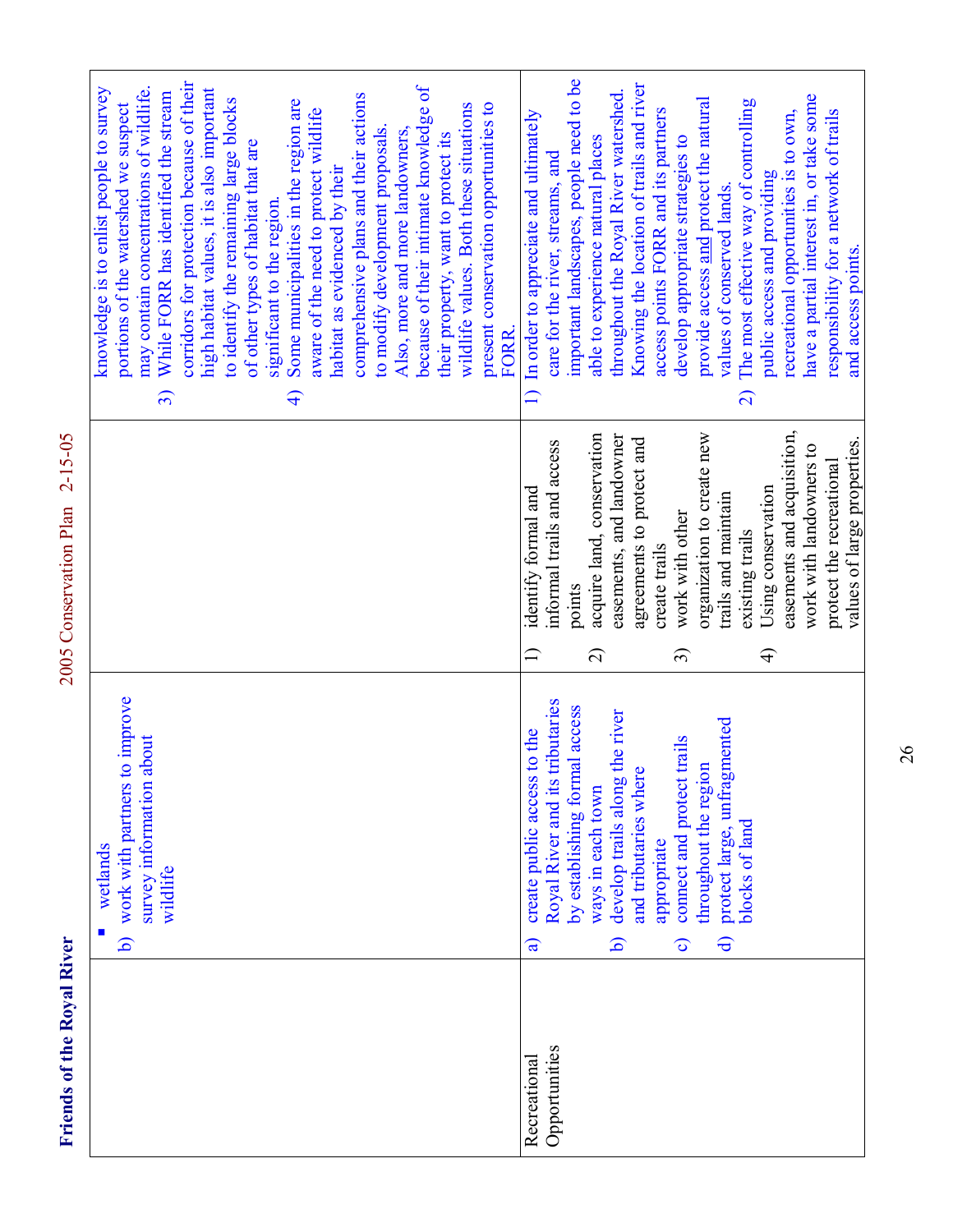Friends of the Royal River

2005 Conservation Plan 2-15-05 **Friends of the Royal River** 2005 Conservation Plan 2-15-05

| municipalities in the region are working<br>Certain properties in the watershed have<br>interconnected trail systems. FORR can<br>grants and working with landowners to<br>add to these initiatives by applying for<br>depend upon large areas to forage and<br>opportunity to responsible hunters,<br>value because of their size. Size is<br>important because certain wildlife<br>reproduce. These places provide<br>to create and maintain local and<br>knit together a system of trails.<br>hikers, and nature lovers.<br>$\widehat{\mathcal{A}}$ | advocacy group keeping an eye on their<br>attempt to establish. Code enforcement<br>Municipalities and State agencies need<br>Owning or restricting activities in and<br>the standards that existing regulations<br>1) Even with local and state regulations,<br>wetlands are still lost to development<br>the support of local groups to uphold<br>around wetlands will help keep their<br>small wetlands such as vernal pools.<br>activities. This is especially true of<br>benefit by knowing there is a local<br>officers and state regulators may<br>functions intact.<br>activities.<br>$\widehat{\mathcal{L}}$<br>conservation easements on<br>Boards, and Conservation<br>know of FORR's interest.<br>Commission to let them<br>Contact CEOs, Town<br>acquire wetlands and<br>Managers, Planning |                                                                                                            |
|--------------------------------------------------------------------------------------------------------------------------------------------------------------------------------------------------------------------------------------------------------------------------------------------------------------------------------------------------------------------------------------------------------------------------------------------------------------------------------------------------------------------------------------------------------|----------------------------------------------------------------------------------------------------------------------------------------------------------------------------------------------------------------------------------------------------------------------------------------------------------------------------------------------------------------------------------------------------------------------------------------------------------------------------------------------------------------------------------------------------------------------------------------------------------------------------------------------------------------------------------------------------------------------------------------------------------------------------------------------------------|------------------------------------------------------------------------------------------------------------|
|                                                                                                                                                                                                                                                                                                                                                                                                                                                                                                                                                        | wetlands<br>$\Box$<br>$\widehat{\mathcal{L}}$                                                                                                                                                                                                                                                                                                                                                                                                                                                                                                                                                                                                                                                                                                                                                            |                                                                                                            |
|                                                                                                                                                                                                                                                                                                                                                                                                                                                                                                                                                        | encourage the enforcement and<br>application of existing wetland<br>seek no net loss of locally<br>significant wetlands<br>regulations and laws<br>$\widehat{\mathbf{p}}$<br>$\widehat{a}$                                                                                                                                                                                                                                                                                                                                                                                                                                                                                                                                                                                                               | groups and municipalities to<br>encourage efforts by local<br>protect important historic<br>resources<br>ಡ |
|                                                                                                                                                                                                                                                                                                                                                                                                                                                                                                                                                        | Wetlands                                                                                                                                                                                                                                                                                                                                                                                                                                                                                                                                                                                                                                                                                                                                                                                                 | Historic Areas                                                                                             |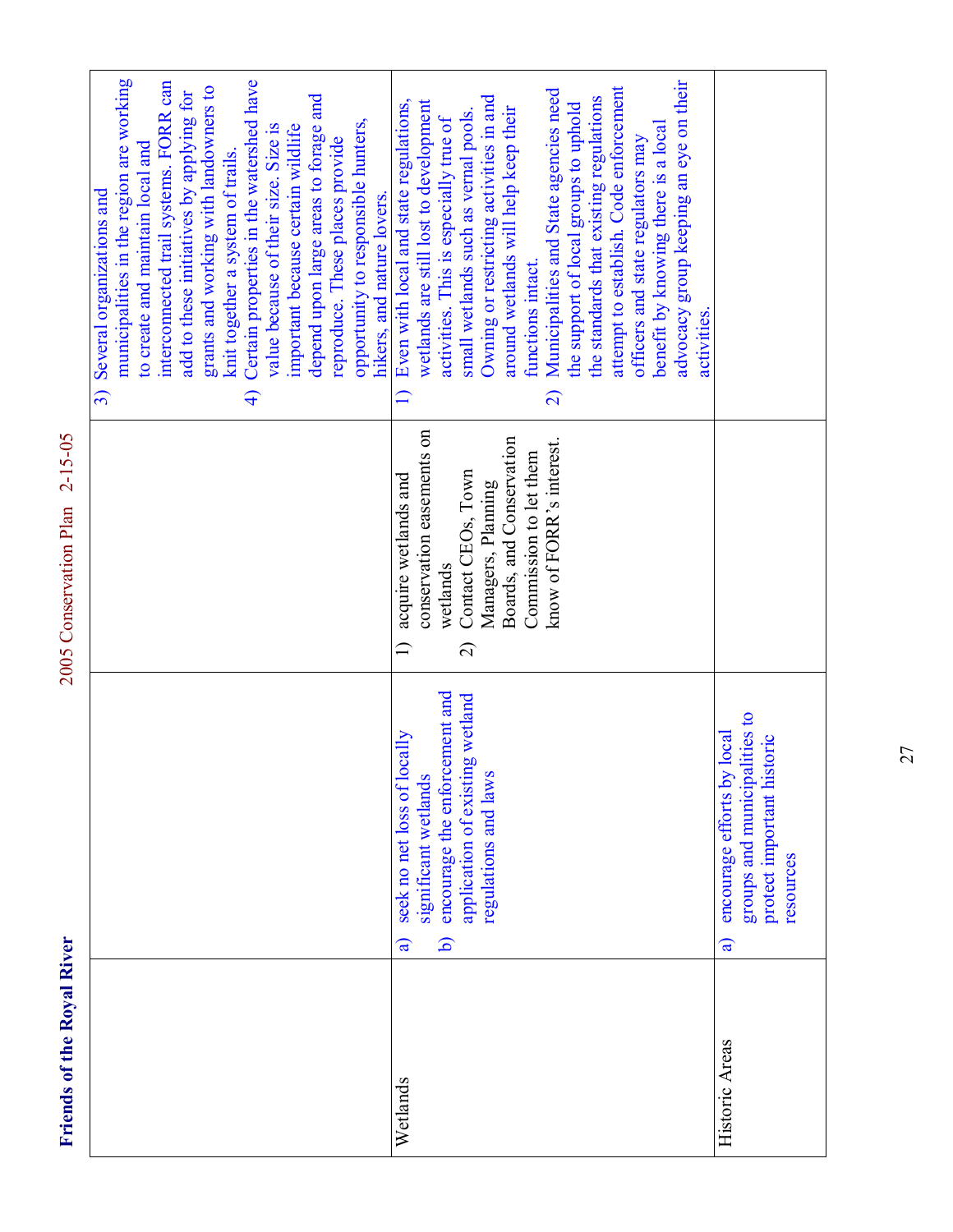# *6.2 Timetable*

 The timetable for implementing the actions listed in the table above is within the next five years contingent on the capacity of the Friends of the Royal River to initiate and make substantial progress toward all the goals (some are ongoing and not subject to completion). At the date of this writing, FORR has initiated several programs aimed at implementing many of the actions related to land protection and water quality improvements. It is unlikely that after five years FORR will have attained its goals. At that time the organization will evaluate its progress and make the necessary adjustments to this plan.

# **7. Feasibility**

# **8. Organizational Strength**

 Presently, FORR does not have the capacity to carry out the programs that this plan calls for. Recent community involvement and support in the protection of riparian land suggests that many people in the region value land and habitat protection that has a strong public access flavor. Furthermore, individuals and households are much more likely to support a project that they can see or experience than one that is miles away even if it is in the same watershed.

 As an organization, FORR will continue to rely upon support from individuals to help fund its basic programs of land conservation and water quality. To do the job adequately, staff and volunteer capacities must expand.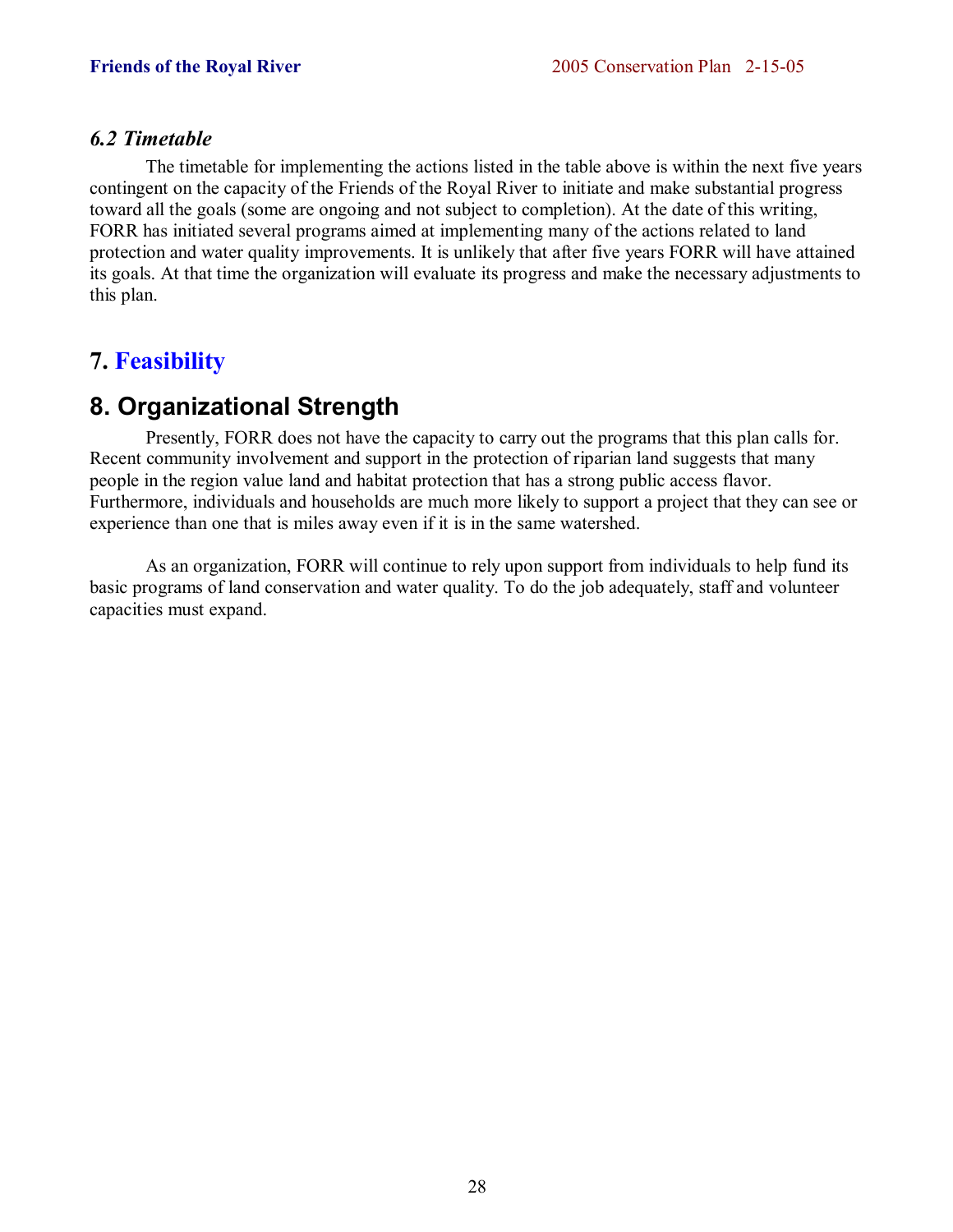# *Appendix*

# **I. Historical Societies**

Yarmouth Historical Society North Yarmouth Historic Society New Gloucester Historical Society Pownal Historical Society Freeport Historical Society

# **II. Historic Places**

Bradbury Mountain State Park Royal River Park Bradbury Mountain Arts Shaker Village Westcustago Grange North Yarmouth Grange Fish & Wildlife Center in Gray Pineland Center Cemeteries



Abandoned turn-of-the-century railroad crossing over tributary in North Yarmouth

# **III. Threatened and Endangered Species**

According to the Maine Natural Areas Program, Maine Dept. of Inland Fisheries and Wildlife, and the US Fish & Wildlife Service, the following high value plant and animal habitats exist in the Royal River watershed:

Wood Turtle (2 instances) New Gloucester Creeper Pownal Wood Turtle North Yarmouth New England Cottontail (2 instances) North Yarmouth Wild Leek Yarmouth